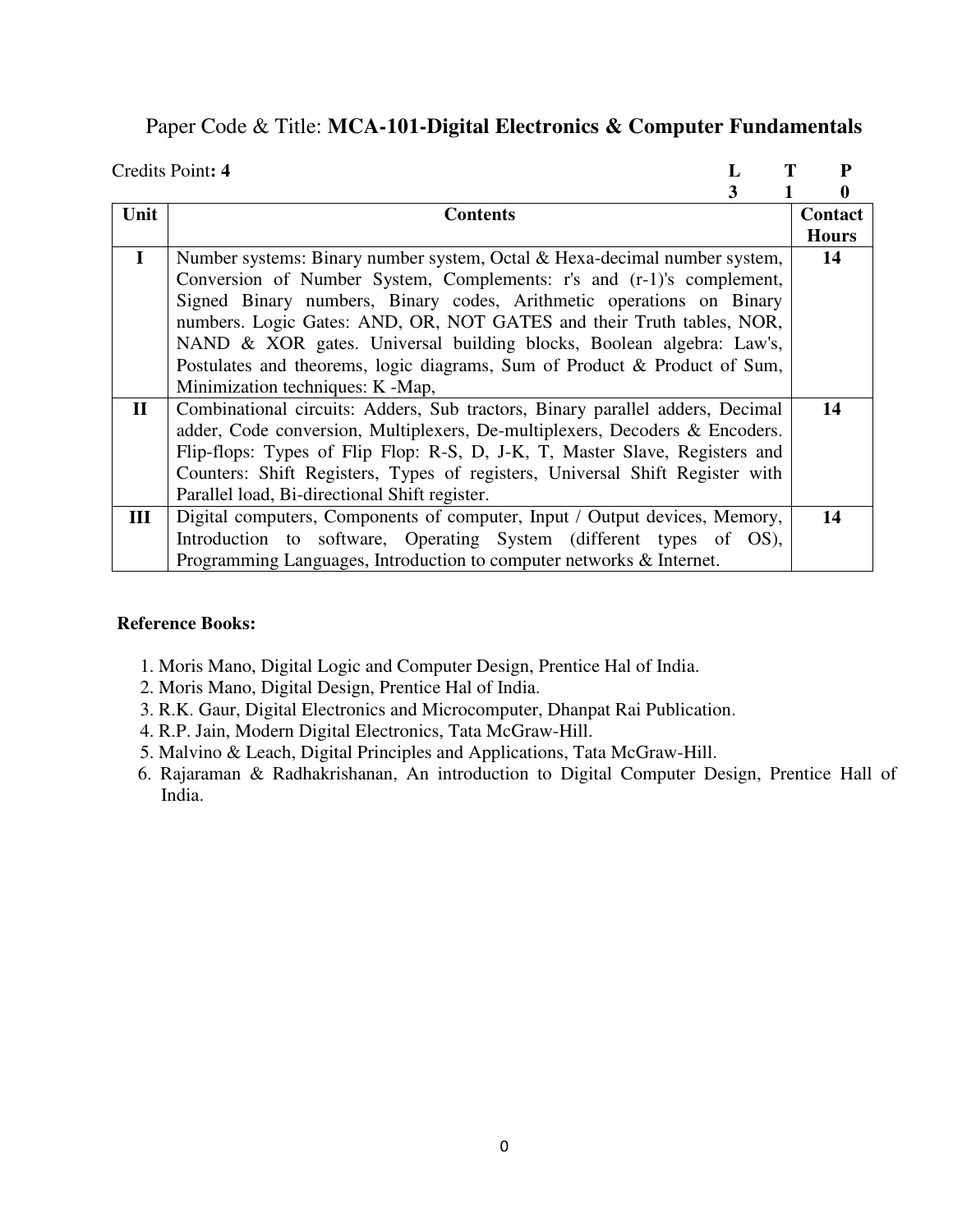## Paper Code & Title: **MCA-102-Accounting and Financial Management**

|              | Credits Point: 4<br>L                                                                | P            |
|--------------|--------------------------------------------------------------------------------------|--------------|
|              | 3                                                                                    | 0            |
| Unit         | <b>Contents</b>                                                                      | Contact      |
|              |                                                                                      | <b>Hours</b> |
| $\mathbf I$  | <i>Overview:</i> Accounting concepts, conventions and principles; Accounting         | 14           |
|              | Equation, International Accounting principles and standards; Matching of Indian      |              |
|              | Accounting Standards with International Accounting Standards. Mechanics of           |              |
|              | Accounting: Double entry system of accounting, journalizing of transactions;         |              |
|              | preparation of Final accounts, Trading Account, Manufacturing Accounts, and          |              |
|              | Profit & Loss Account, Profit & Loss.                                                |              |
| $\mathbf{I}$ | Appropriation account and Balance Sheet, Policies related with depreciation,         | 14           |
|              | inventory and intangible assets like copyright, trademark, patents and goodwill.     |              |
|              | Analysis of financial statement: Ratio Analysis-solvency ratios, profitability       |              |
|              | ratios, activity ratios, liquidity ratios, market capitalization ratios; Common Size |              |
|              | Statement; Comparative Balance Sheet and Trend Analysis of manufacturing,            |              |
|              | service & banking organizations.                                                     |              |
| III          | <i>Funds Flow Statement:</i> Meaning, Concept of Gross and Net Working Capital,      | 14           |
|              | Preparation of Schedule of Changes in Working Capital, Preparation of Funds          |              |
|              | Flow Statement and its analysis. <i>Cash Flow Statement:</i> Various cash and non-   |              |
|              | cash transactions, flow of cash, preparation of Cash Flow Statement and its          |              |
|              | Analysis.                                                                            |              |

- 1. Narayanswami Financial Accounting: A Managerial Perspective (PHI, 2nd Edition).
- 2. Mukherjee Financial Accounting for Management (TMH, 1st Edition).
- 3. Ramchandran & Kakani Financial Accounting for Management (TMH, 2nd Edition).
- 4. Ghosh T P Accounting and Finance for Managers (Taxman, 1st Edition).
- 5. Ashish K. Bhattacharya- Essentials of Financial Accounting (PHI, New Delhi)
- 6. Ghosh T.P- Financial Accounting for Managers (Taxman, 3rd Edition)
- 7. Chowdhary Anil Fundamentals of Accounting and Financial Analysis (Pearson Education, 1st Edition).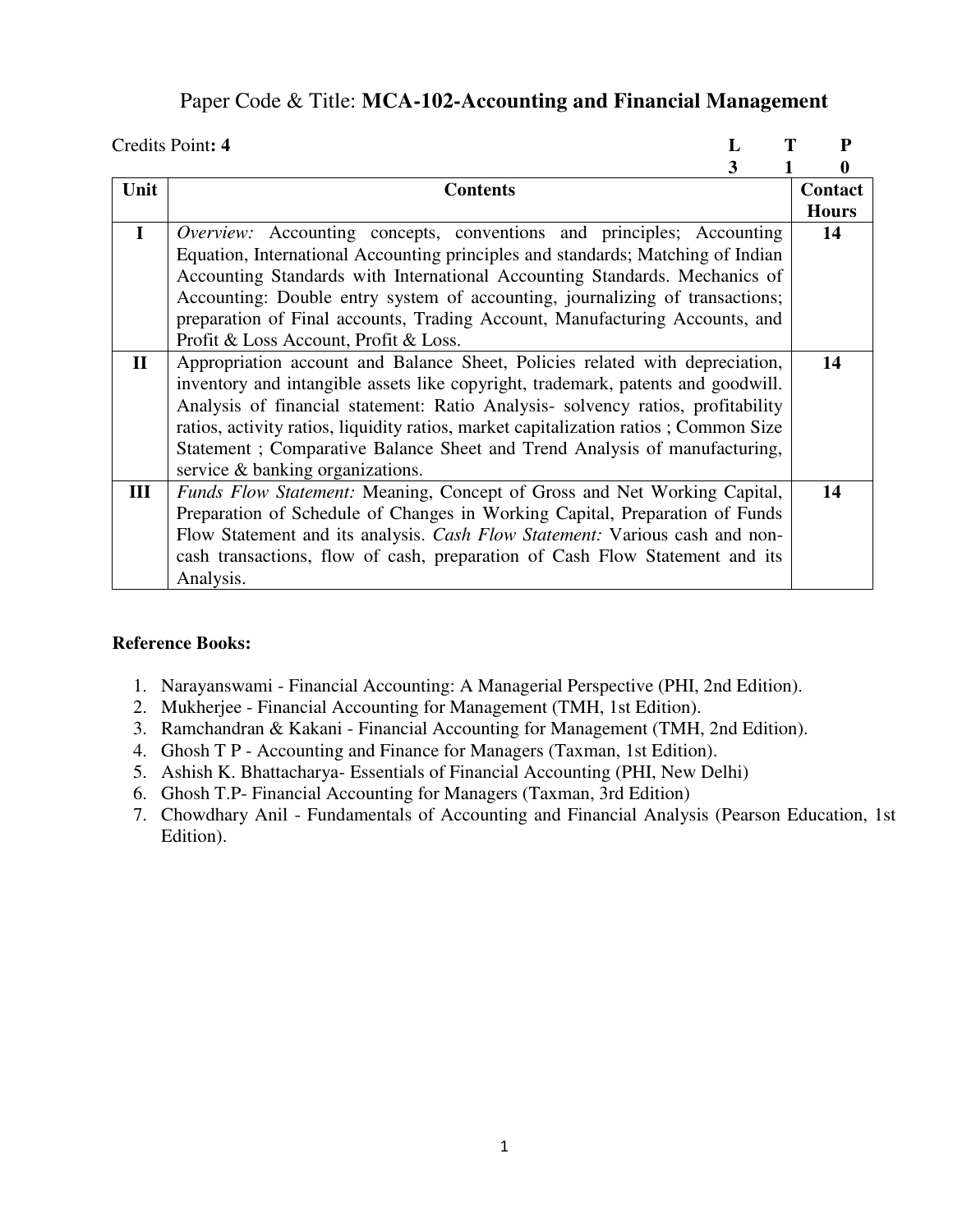## Paper Code & Title: **MCA-103- Programming in C**

|              | Credits Point: 4<br>L                                                                                                                                                                                                                                                                                                                                                                                                                                                                                                                                                                                                                                                                                                                                                                                                                                                                     | T | ${\bf P}$        |
|--------------|-------------------------------------------------------------------------------------------------------------------------------------------------------------------------------------------------------------------------------------------------------------------------------------------------------------------------------------------------------------------------------------------------------------------------------------------------------------------------------------------------------------------------------------------------------------------------------------------------------------------------------------------------------------------------------------------------------------------------------------------------------------------------------------------------------------------------------------------------------------------------------------------|---|------------------|
|              | $\overline{\mathbf{3}}$                                                                                                                                                                                                                                                                                                                                                                                                                                                                                                                                                                                                                                                                                                                                                                                                                                                                   | 1 | $\boldsymbol{0}$ |
| Unit         | <b>Contents</b>                                                                                                                                                                                                                                                                                                                                                                                                                                                                                                                                                                                                                                                                                                                                                                                                                                                                           |   | Contact          |
|              |                                                                                                                                                                                                                                                                                                                                                                                                                                                                                                                                                                                                                                                                                                                                                                                                                                                                                           |   | <b>Hours</b>     |
| $\mathbf I$  | Concept of an Algorithm; Termination and correctness. Algorithms to programs:<br>Specification, top-down Development and stepwise refinement. Introduction to<br>Programming, Use of high level Programming language for the systematic<br>development of programs. Introduction to the Design and implementation of<br>correct, Efficient and maintainable programs, Structured Programming, Trace an<br>algorithm to depict the logic, Number Systems and conversion Methods.<br>Standard I/O in "C", Fundamental Data Types and Storage Classes: Character<br>types, Integer, Short, long, unsigned, single and double-precision floating point,<br>storage classes, automatic, Register, static and external, Operators and<br>Expressions: Using numeric and relational Operators, mixed operands and type<br>conversion, Logical operators, Bit operations, Operator Precedence and |   | 14               |
|              | associativity,                                                                                                                                                                                                                                                                                                                                                                                                                                                                                                                                                                                                                                                                                                                                                                                                                                                                            |   |                  |
| $\mathbf{I}$ | Conditional Program Execution: Applying if and switch statements, nesting if<br>and else, Restrictions on switch values, use of break and default with switch,<br>Program Loops and Iteration: Uses of while, do and for loops, multiple loop<br>assignment operators, using Break and continue, Modular<br>variables,<br>Programming: Passing arguments by value, scope rules and s Global variables,<br>separate compilation, and linkage, building your own modules.                                                                                                                                                                                                                                                                                                                                                                                                                   |   | 14               |
| III          | Arrays: Array notation and representation, manipulating array elements, using<br>Multidimensional arrays, arrays of unknown or varying size, Structures: Purpose<br>and usage of Structures, declaring structures, assigning of structures, Pointers to<br>Objects: Pointer and Address arithmetic, pointer operations and declarations,<br>using pointers as function arguments, Dynamic memory allocation, defining and<br>using stacks and linked lists. Sequential search, Sorting arrays, Strings, Text<br>files, The Standard C Preprocessor: Defining And calling macros, utilizing<br>conditional compilation, passing values to the compiler, the Standard C Library:<br>Input/output: fopen, fread, etc, string handling functions, Math functions: log,<br>sine, like Other Standard C functions.                                                                              |   | 14               |

- 1. Problem Solving and Program Design in C, by Jeri R. Hanly, Elliot B. Koffman, Pearson Addison-Wesley, 2006.
- 2. Computer Science- A Structured Programming Approach Using C, by Behrouz A. Forouzan, Richard F. Gilberg, Thomson, Third Edition [India Edition], 2007.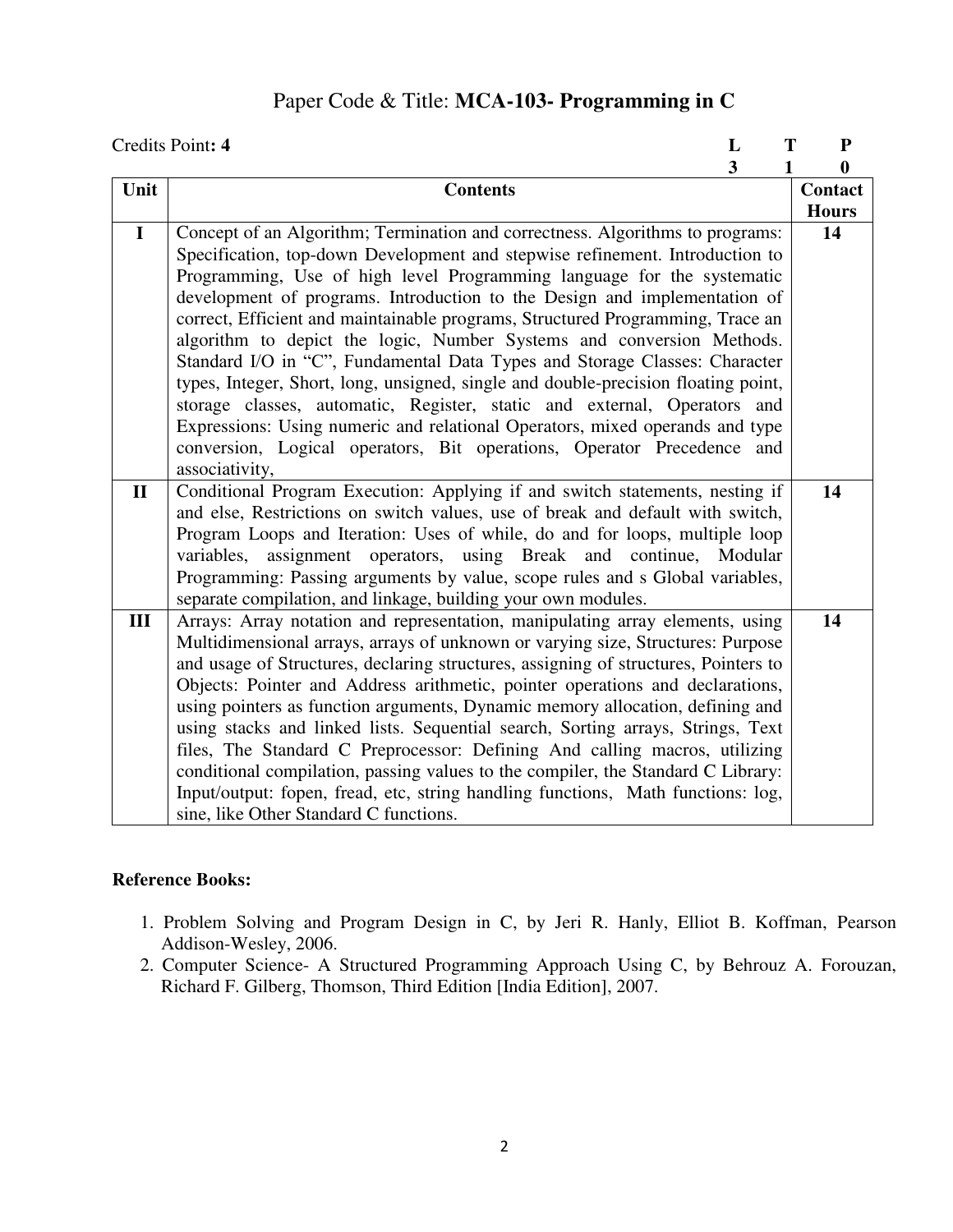## Paper Code & Title: **MCA-104- Discrete Mathematics**

|              | Credits Point: 4<br>L                                                                                                                                                                                                                                                                                                                                                                                                                                           | Т<br>${\bf P}$   |
|--------------|-----------------------------------------------------------------------------------------------------------------------------------------------------------------------------------------------------------------------------------------------------------------------------------------------------------------------------------------------------------------------------------------------------------------------------------------------------------------|------------------|
|              | 3                                                                                                                                                                                                                                                                                                                                                                                                                                                               | $\boldsymbol{0}$ |
| Unit         | <b>Contents</b>                                                                                                                                                                                                                                                                                                                                                                                                                                                 | Contact          |
|              |                                                                                                                                                                                                                                                                                                                                                                                                                                                                 | <b>Hours</b>     |
| $\mathbf{I}$ | Relations: Cartesian products, Reflexive, Symmetric Anti symmetric, Transitive<br>Equivalence relation, partial ordering relations, composition of relations, matrix<br>representation of relations. Function: Definition, one to one, into, many one and<br>onto function, invertible function, composition of functions, recursion, recursive<br>functions factorial and Ackermann function, Fibonacci sequence.<br><b>Logical and Prepositional Calculus</b> | 14               |
|              | Compound proposition, conjunction, disjunction, truth tables, tautologics and<br>contradictions, logical equivalence, conditional and biconditional statements,<br>arguments, universal quantifiers, existential quantifiers, negation of quantified<br>statements.                                                                                                                                                                                             |                  |
| $\mathbf{I}$ | <b>Algebraic Structure</b>                                                                                                                                                                                                                                                                                                                                                                                                                                      | 14               |
|              | Binary Operation, Semigroups, Monoid, homomorphism, isomorphism of<br>semigroups, Group, sub groups, abelian group, cosets, normal subgroups,<br>homomorphisms, isomorphism, permutation groups.<br>Coding theory, cryptology, coding of binary information and error detection,<br>hamming distance, properties of hamming distance, Group codes, decoding.                                                                                                    |                  |
| III          | Finite graphs, multi graph, subgraph, isomorphic and homomorphic graphs,                                                                                                                                                                                                                                                                                                                                                                                        | 14               |
|              | paths, connectivity, distance, diameter, weighted graph, complete graph, regular<br>graph, bipartite graph, union of graphs, connectedness. Matrix and linked<br>representation of graphs, walks, paths and circuits, Hasse diagrams lattices,<br>Euler's Hamilton paths and circuits, precedence graphs, tree graphs, minimum<br>spanning trees, directed graphs, breadth-first search, depth-first search algorithm.                                          |                  |

#### **Reference Books:**

- 1. Chowdhary, K. R. " Fundamentals of discrete Mathematical Structures', Second Edition, PHI Learning
- 2. Liptschutz, Seymour, "Discrete Mathematics", TMH
- 3. Kenneth H. Rosen, "Discrete Mathematics and its applications", TMH.

### **Text Book:**

1. Trembley, J.P & R. Manohar, "Discrete Mathematical Structure with Application to Computer Science", TMH.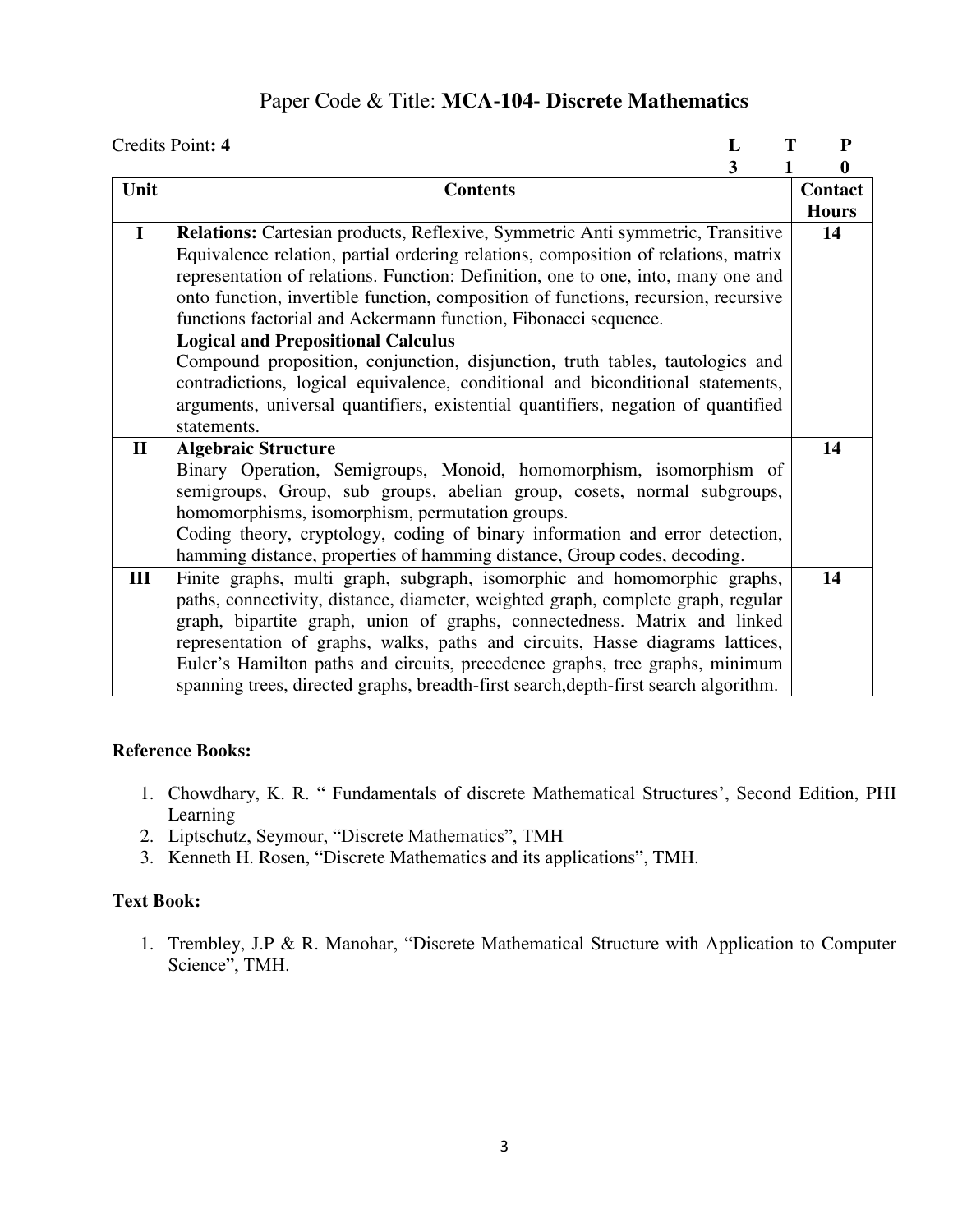# Paper Code & Title: **MCA-105**-**Computer Based Numerical and Statistical Techniques**

|              | Credits Point: 4<br>T<br>L                                                                                                                                                                                                                                                                                                                                                                                                                                                                                                                                                                                                                                                                                                                                                                                                     | ${\bf P}$    |
|--------------|--------------------------------------------------------------------------------------------------------------------------------------------------------------------------------------------------------------------------------------------------------------------------------------------------------------------------------------------------------------------------------------------------------------------------------------------------------------------------------------------------------------------------------------------------------------------------------------------------------------------------------------------------------------------------------------------------------------------------------------------------------------------------------------------------------------------------------|--------------|
|              | 3<br>1                                                                                                                                                                                                                                                                                                                                                                                                                                                                                                                                                                                                                                                                                                                                                                                                                         | $\bf{0}$     |
| Unit         | <b>Contents</b>                                                                                                                                                                                                                                                                                                                                                                                                                                                                                                                                                                                                                                                                                                                                                                                                                | Contact      |
|              |                                                                                                                                                                                                                                                                                                                                                                                                                                                                                                                                                                                                                                                                                                                                                                                                                                | <b>Hours</b> |
| $\mathbf I$  | Floating point Arithmetic: Representation of floating point numbers, Operations,<br>Normalization, Pitfalls of floating point representation. Errors in numerical<br>computation. Iterative Methods: Zeros of a single transcendental equation and<br>zeros of polynomial using Bisection Method, Iteration Method, Regula-Falsi<br>method, Newton Raphson method, Secant method, Rate of convergence of<br>iterative methods.                                                                                                                                                                                                                                                                                                                                                                                                 | 14           |
| $\mathbf{I}$ | Finite differences and Interpolation: Finite Differences, Difference tables.<br>Polynomial Interpolation: Newton's forward and backward formula Central<br>Difference Formulae: Gauss forward and backward formula, Sterling's,<br>Bessel's, Lagrange's Interpolation,<br>Numerical Differentiation and Integration: Introduction,<br>Numerical<br>Differentiation, Numerical Integration, Trapezoidal rule, Simpson's rules,<br>Boole's Rule, Weddle's Rule.                                                                                                                                                                                                                                                                                                                                                                  | 14           |
| III          | Simultaneous Linear Equations: Solutions of system of Linear equations, Gauss<br>Elimination direct method and pivoting, Ill Conditioned system of equations,<br>Refinement of solution. Gauss Jacobi and Gauss Seidel iterative methods, Rate<br>of Convergence.<br>Solution of differential equations: Picard's Method, Euler's Method, Taylor's<br>Method, Runge-Kutta methods, Predictor-corrector methods.<br>Curve fitting, Approximations and Regression Analysis: Method of least<br>squares, fitting of straight lines, polynomials, exponential curves etc.<br>Approximation of functions by Chebyshev polynomials. Linear, Non-linear and<br>Multiple regressions. Statistical methods (mean and standard deviation): Sample<br>distributions, Test of Significance: applications of Chi-Square Test, t and F test. | 14           |

#### **Reference Books:**

- 1. Jain, Iyengar and Jain, "Numerical Methods for Scientific and Engineering Computations", New Age Int.
- 2. Gupta S.P. and Kapoor, V.K., Fundamentals of Applied statistics, Sultan Chand & Sons.
- 3. Gupta S.P. and Kapoor, V.K., Fundamentals of Mathematical Statistics, Sultan Chand and Sons.

#### **Text Books:**

1. Rajaraman V., "Computer Oriented Numerical Methods", PHI.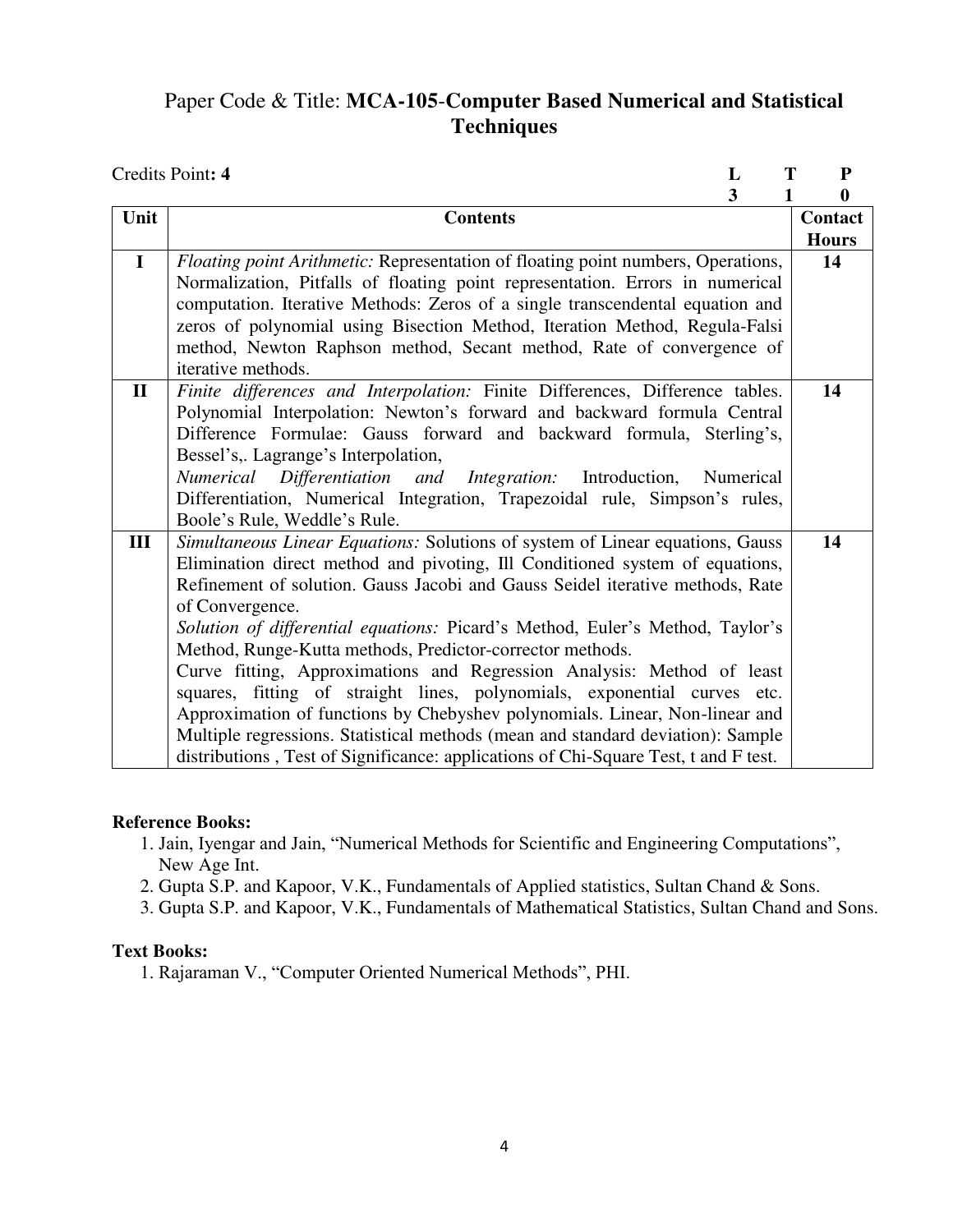## Paper Code & Title: **MCA-201-Object Oriented Programming Using C++**

|              | Т<br>Credits Point: 4<br>L                                                           | P            |
|--------------|--------------------------------------------------------------------------------------|--------------|
|              | 3                                                                                    | 0            |
| Unit         | <b>Contents</b>                                                                      | Contact      |
|              |                                                                                      | <b>Hours</b> |
| $\mathbf I$  | Introduction: Introducing Object - Oriented Approach, Relating to other              | 14           |
|              | paradigms (Functional, Data decomposition).                                          |              |
|              | <i>Basic concepts:</i> Abstraction, Encapsulation, Inheritance, Polymorphism, Review |              |
|              | of C, Difference between C and C++, cin, cout, new, delete, operators.               |              |
|              | <i>Generic function:</i> Template function, function name overloading, overriding    |              |
|              | inheritance methods, Run time polymorphism, Multiple Inheritance.                    |              |
| $\mathbf{I}$ | Classes and Objects: Encapsulation, information hiding, abstract data types,         | 14           |
|              | Object & classes, attributes, methods, $C++$ class declaration, State identity and   |              |
|              | behavior of an object, Constructors and destructors, instantiation of objects,       |              |
|              | Default parameter value, object types, C++ garbage collection, dynamic memory        |              |
|              | allocation, Metaclass / abstract classes.                                            |              |
| III          | <i>Inheritance and Polymorphism:</i> Inheritance, Class hierarchy, derivation –      | 14           |
|              | public, private & protected, Aggregation, composition vs. classification             |              |
|              | hierarchies, Polymorphism, Categorization of polymorphism techniques, Method         |              |
|              | polymorphism, Polymorphism by parameter, Operator overloading, Parametric            |              |
|              | Polymorphism.                                                                        |              |
|              | Files and Exception Handling: Streams and files, Namespaces, Exception               |              |
|              | handling, Generic Classes                                                            |              |

- 1. A. R.Venugopal, Rajkumar, T. Ravishanker "Mastering C++", TMH, 1997.
- 2. S.B. Lippman & J. Lajoie, " C++ Primer", 3rd Edition, Addison Wesley, 2000.The C programming Lang., Person Ecl – Dennis Ritchie
- 3. R. Lafore, "Object Oriented Programming using C++", Galgotia Publications, 2004.
- 4. E. Balagurusamy, "Object Oriented Programming with C++", TMH
- 5. Herbert Sehlidt, "The Complete Reference c++", TMH.
- 6. Schaum's Outline, Programming with C++, TMH.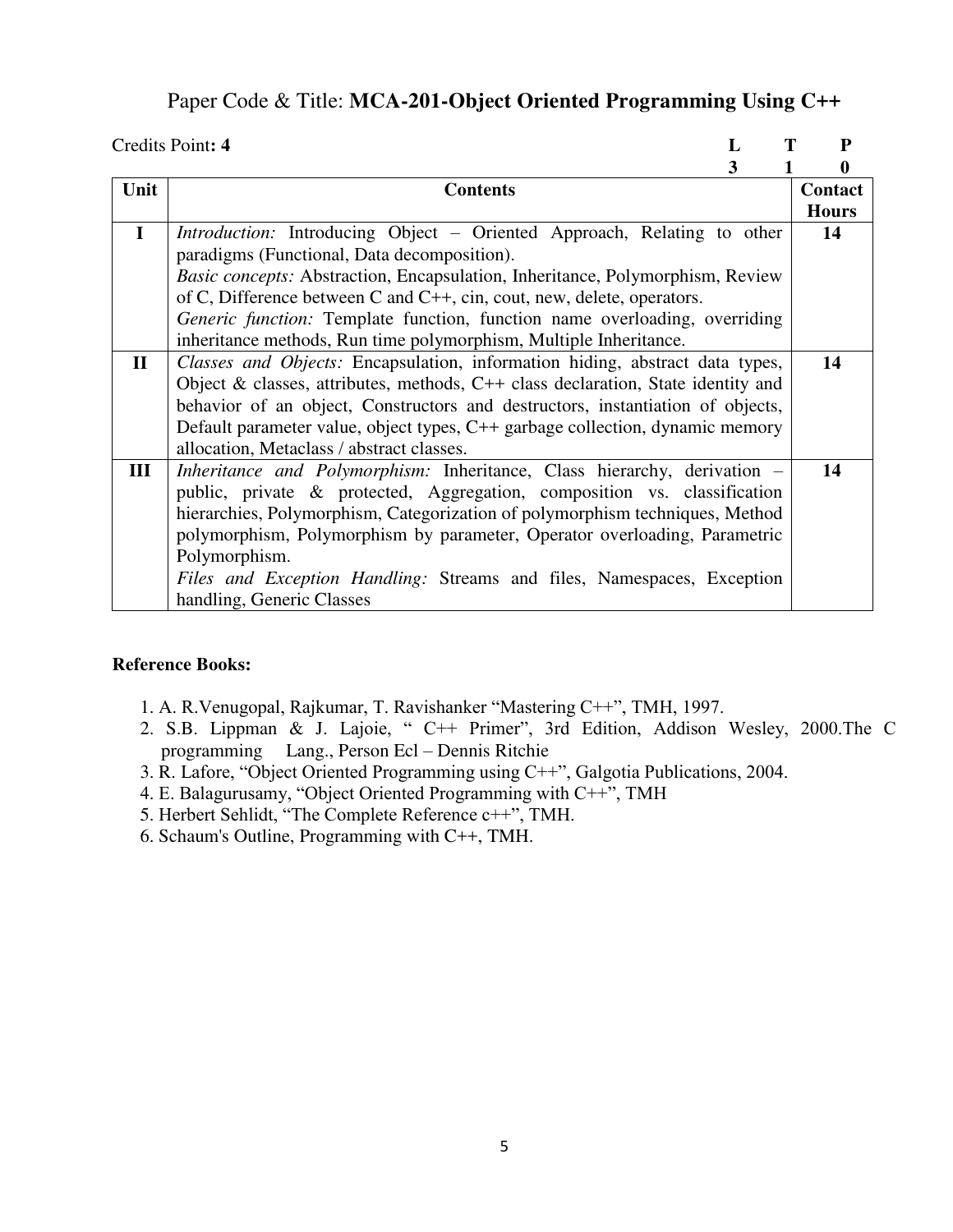### Paper Code & Title: **MCA-202-Computer Based Optimization Techniques**

|              | Credits Point: 4<br>L                                                                                                                                                                                                                                                                                                                                                                                                                                                                                                                                                                                                                                                                                                                   | T<br>P                  |
|--------------|-----------------------------------------------------------------------------------------------------------------------------------------------------------------------------------------------------------------------------------------------------------------------------------------------------------------------------------------------------------------------------------------------------------------------------------------------------------------------------------------------------------------------------------------------------------------------------------------------------------------------------------------------------------------------------------------------------------------------------------------|-------------------------|
|              | $\overline{\mathbf{3}}$                                                                                                                                                                                                                                                                                                                                                                                                                                                                                                                                                                                                                                                                                                                 | $\bf{0}$<br>1           |
| Unit         | <b>Contents</b>                                                                                                                                                                                                                                                                                                                                                                                                                                                                                                                                                                                                                                                                                                                         | Contact<br><b>Hours</b> |
| $\mathbf I$  | Linear Programming Problem: Mathematical formulation of L.P.P., Graphical<br>method for solving LPP with two variables, Simplex method, Application of<br>simplex method for maximization & minimization of LPP, Artificial variable<br>technique for finding the initial basic feasible solution, Two Phase method, The<br>Big-M method, Degeneracy in simplex method, Duality theory in LP, Dual<br>simplex method.                                                                                                                                                                                                                                                                                                                   | 14                      |
| $\mathbf{I}$ | Transportation, Assignment & Replacement Problems: Transportation: North-<br>West Corner Rule, Lowest Cost Entry method, Vogel's Approximation method,<br>Modi Method, Assignment problem. Replacement : Replacement of equipment/<br>Asset that Deteriorates Gradually, Replacement of equipment that fails suddenly,<br>Recruitment & Promotion problem, Equipment renewal problem. Inventory<br>Models: Introduction to the inventory problem, Deterministic models, The<br>classical EOQ (Economic order quantity) model, Purchasing model with no<br>shortage, Manufacturing model with no shortage, Purchasing<br>model with<br>shortage, Manufacturing model with shortage, Inventory<br>models<br>with<br>probabilistic demand. | 14                      |
| III          | Sequencing & Queuing Theory: Sequencing problem, Johnson's algorithm for<br>processing N-jobs through two-machine problem, N-jobs through 3 machine<br>problem, 2- jobs through N-machine by graphical method, Characteristics of<br>queuing system-steady state M/M/1, M/M/1K & M/M/C queuing models.<br>Network Analysis: Introduction, Network & basic components, Logical<br>sequencing, Rules of Network Construction, CPM/PERT Techniques, Critical<br>path method (CPM), Determination of critical path (Labeling method), The<br>Project Evaluation & Review Technique (PERT), Probability Considerations in<br>PERT, Distinction between PERT & CPM, Project cost, Time-cost Optimization<br>algorithm.                        | 14                      |

- **1.** Gillett B.E., Introduction to Operation Research- A Computer Oriented Algorithmic Approach, McGraw Hill.
- 2. Kanti Swarup, Gupta P.K., Man Mohan, Operations Research, Sultan Chand & Sons.
- 3. Vohra N.D., Quantitative Techniques in Managemental, T.M.H., 1990.
- 4. Zoints. S., Linear & Integer Programming, Prentice Hall, 1975.
- 5. R.K.Gupta, Operational Research, Krishna Prakashan, Mandir Meerut.
- 6. Hamdy a. Taha, Operation Research : An Introduction 8rd, Prentice Hall of India.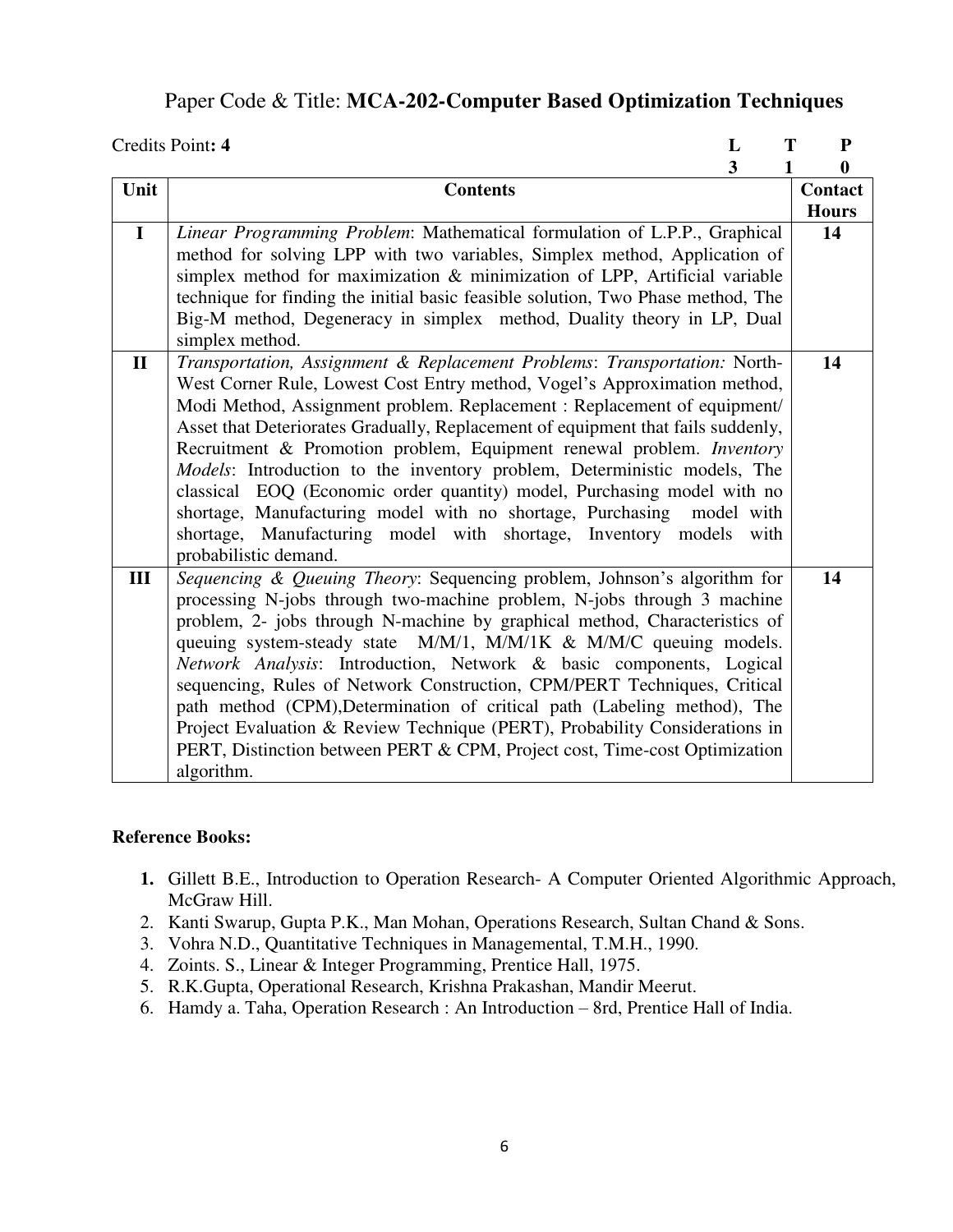## Paper Code & Title: **MCA-203-Computer Organization and Architecture**

|              | Credits Point: 4<br>L                                                                                                                                                                                                                                                                                                                                                                                                                                                                                                                                                                          | Т<br>P                  |
|--------------|------------------------------------------------------------------------------------------------------------------------------------------------------------------------------------------------------------------------------------------------------------------------------------------------------------------------------------------------------------------------------------------------------------------------------------------------------------------------------------------------------------------------------------------------------------------------------------------------|-------------------------|
|              | 3<br>1                                                                                                                                                                                                                                                                                                                                                                                                                                                                                                                                                                                         | $\boldsymbol{0}$        |
| Unit         | <b>Contents</b>                                                                                                                                                                                                                                                                                                                                                                                                                                                                                                                                                                                | Contact<br><b>Hours</b> |
| $\mathbf I$  | Register Transfer Language, Bus and Memory Transfers, Bus Architecture, Bus<br>Arbitration, Arithmetic<br>Logic, Shift Micro operation, Arithmetic Logic Shift Unit, Design of Fast<br>address, Arithmetic Algorithms<br>(Addition, subtraction, Booth Multiplication), IEEE standard for Floating point<br>numbers.                                                                                                                                                                                                                                                                           | 14                      |
| $\mathbf{I}$ | Control Design: Hardwired & Micro Programmed (Control Unit): Fundamental<br>Concepts (Register Transfers, Performing Of arithmetic or logical operations,<br>Fetching a word from memory, storing a word in memory), Execution Of a<br>complete instruction, Multiple-Bus organization, Hardwired Control, Micro<br>programmed control (Microinstruction, Micro program sequencing, Wide-<br>Branch addressing, Microinstruction with Next address field, Pre-fetching<br>Microinstruction).                                                                                                   | 14                      |
| III          | Processor Design: Processor Organization: General register organization, Stack<br>organization, Addressing mode, Instruction format, Data transfer &<br>manipulations, Program Control, Reduced Instruction Set Computer.<br>Input-Output Organization: I/O Interface, Modes of transfer, Interrupts &<br>Interrupt handling, Direct Memory access, Input-Output processor, Serial<br>Communication.<br>Memory Organization: Memory Hierarchy, Main Memory (RAM and ROM<br>Chips), organization of 2D and 21/2D, Auxiliary memory, Cache memory,<br>Virtual Memory, Memory management hardware | 14                      |

#### **Reference Books:**

- 1. Computer Organization, Vravice, Zaky & Hamacher (TMH Publication)
- 2. Structured Computer Organization, Tannenbaum(PHI)
- 3. Computer Organization, Stallings(PHI)
- 4. Computer Organization, John P.Hayes (McGraw Hill)

#### **Text Book:**

1. Computer System Architecture, M. Mano (PHI)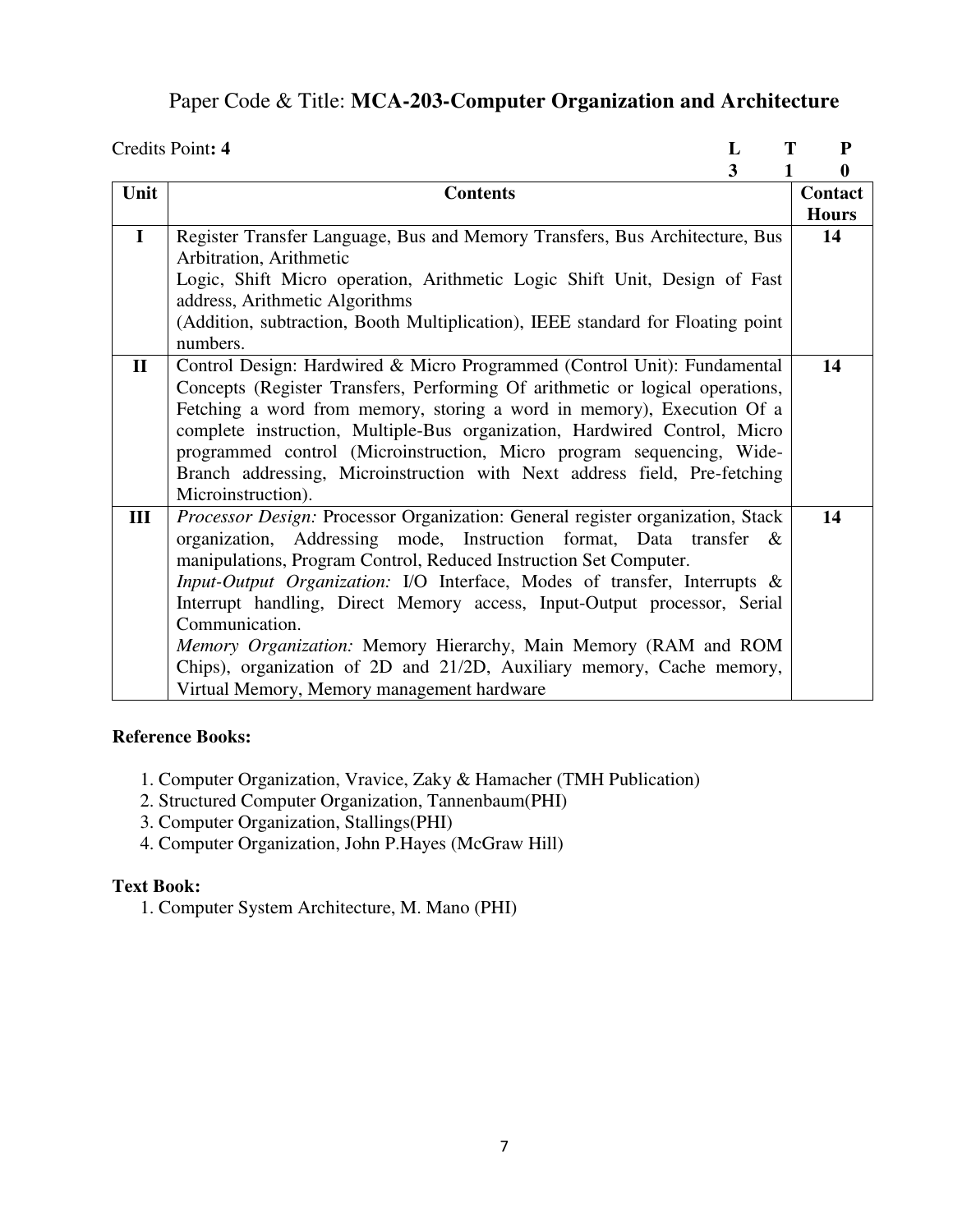## Paper Code & Title: **MCA-204-Operating Systems**

|              | Credits Point: 4                                                                              | L                       | T | ${\bf P}$        |
|--------------|-----------------------------------------------------------------------------------------------|-------------------------|---|------------------|
|              |                                                                                               | $\overline{\mathbf{3}}$ | 1 | $\boldsymbol{0}$ |
| Unit         | <b>Contents</b>                                                                               |                         |   | Contact          |
|              |                                                                                               |                         |   | <b>Hours</b>     |
| $\mathbf I$  | Introduction: Definition and types of operating systems, Batch Systems, multi                 |                         |   | 14               |
|              | programming, time-sharing parallel, distributed and real-time systems,                        |                         |   |                  |
|              | Operating system structure, Operating system components and services, System                  |                         |   |                  |
|              | calls, system programs, Virtual machines.                                                     |                         |   |                  |
| $\mathbf{I}$ | Process Management: Process concept, Process scheduling, Cooperating                          |                         |   | 14               |
|              | processes, Threads, Interprocess communication, CPU scheduling criteria,                      |                         |   |                  |
|              | Scheduling algorithms, Multiple-processor scheduling, Real time scheduling and                |                         |   |                  |
|              | Algorithm evaluation.<br>Process Synchronization and Deadlocks: The Critical-Section problem, |                         |   |                  |
|              | synchronization hardware, Semaphores, Classical problems of synchronization,                  |                         |   |                  |
|              | Critical regions, Monitors, Deadlocks-System model, Characterization,                         |                         |   |                  |
|              | Deadlock prevention, Avoidance and Detection, Recovery from deadlock,                         |                         |   |                  |
|              | Combined approach to deadlock handling.                                                       |                         |   |                  |
| III          | Storage management: Memory Management-Logical and Physical Address                            |                         |   | 14               |
|              | Space, Swapping, Contiguous Allocation, Paging, Segmentation with paging in                   |                         |   |                  |
|              | MULTICS and Intel 386, Virtual Memory, Demand paging and its performance,                     |                         |   |                  |
|              | Page replacement algorithms, Allocation of frames, Thrasing, Page Size and                    |                         |   |                  |
|              | other considerations, Demand segmentation, File systems, secondary Storage                    |                         |   |                  |
|              | Structure, File concept, access methods, directory implementation, Efficiency                 |                         |   |                  |
|              | and performance, recovery, Disk structure, Disk scheduling methods, Disk                      |                         |   |                  |
|              | management, Recovery, Disk structure, disk scheduling methods, Disk                           |                         |   |                  |
|              | management, Swap-Space management, Disk reliability.                                          |                         |   |                  |
|              | Security & Case Study: Protection and Security-Goals of protection, Domain of                 |                         |   |                  |
|              | protection, Access matrix, Implementation of access Matrix, Revocation of                     |                         |   |                  |
|              | based<br>protection,<br>The<br>Rights,<br>language<br>Security problem,<br>Access             |                         |   |                  |
|              | Authentication, One Time passwords, Program threats, System threats, Threat                   |                         |   |                  |
|              | Monitoring, Encryption. Windows NT-Design principles, System components,                      |                         |   |                  |
|              | Environmental subsystems, File system, Networking and program interface,                      |                         |   |                  |
|              | Linux system-design principles, Kernel Modules, Process Management,                           |                         |   |                  |
|              | Scheduling, Memory management, File Systems, Input and Output, Intercrosses                   |                         |   |                  |
|              | communication, Network structure, security                                                    |                         |   |                  |

- 1. Abraham Siberschatz and Peter Baer Galvin, "Operating System Concepts", Fifth Edition, Addision-Wesley
- 2. Milan Milankovic, "Operating Systems, Concepts and Design", McGraw-Hill.
- 3. Harvey M Deital, "Operating Systems", Addison Wesley
- 4. Richard Peterson, "Linux: The Complete Reference", Osborne McGraw-Hill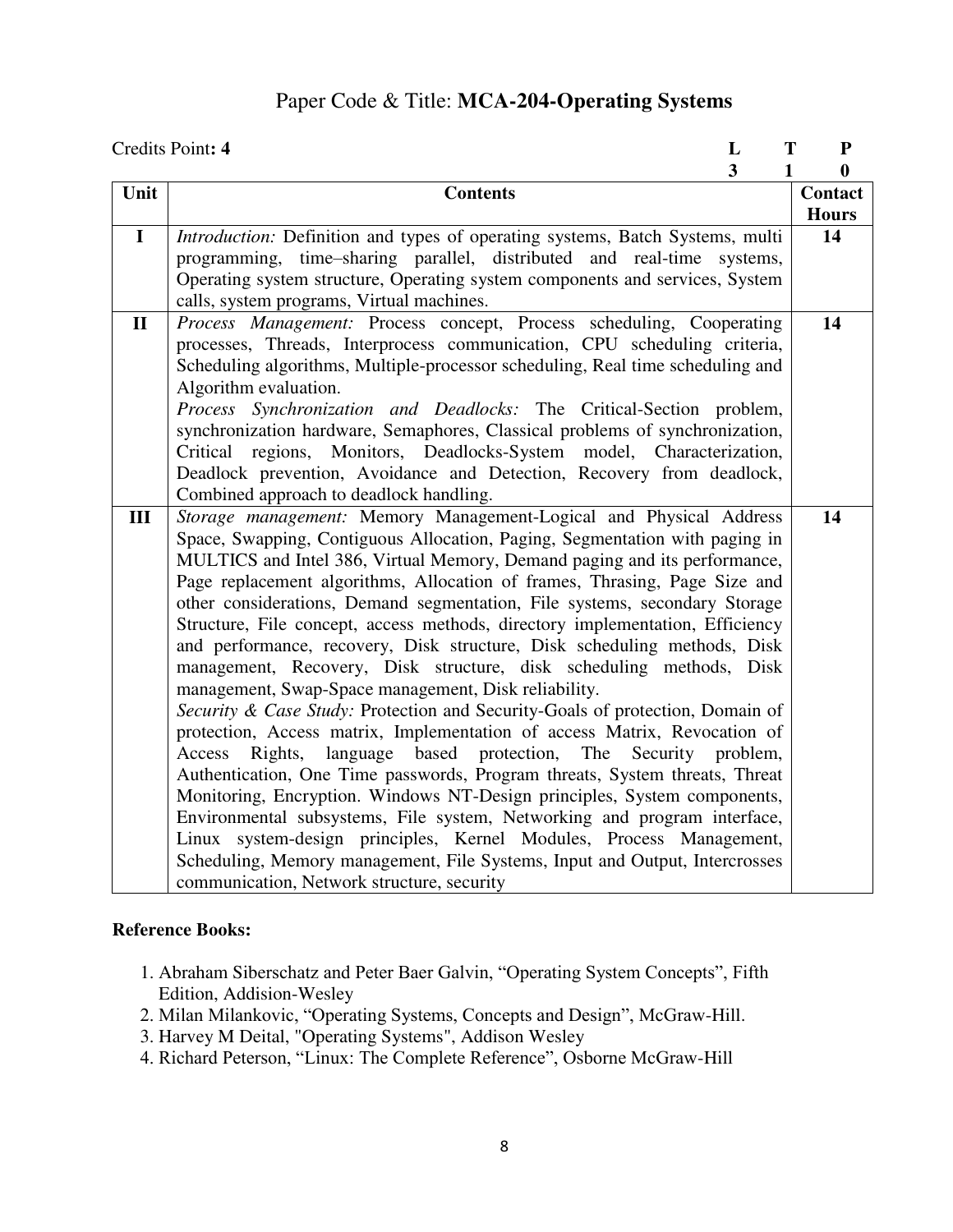# Paper Code & Title: **MCA-205-Data Structures Using 'C'**

|              | Credits Point: 4<br>L<br>T                                                                                                                                                                                                                                                                                                                                                                                                                                                                                                                                                                                                                                                                                                                                                                                                                                                                                                                                                                                                                                                                                                                                                                                                                                                                                    | ${\bf P}$    |
|--------------|---------------------------------------------------------------------------------------------------------------------------------------------------------------------------------------------------------------------------------------------------------------------------------------------------------------------------------------------------------------------------------------------------------------------------------------------------------------------------------------------------------------------------------------------------------------------------------------------------------------------------------------------------------------------------------------------------------------------------------------------------------------------------------------------------------------------------------------------------------------------------------------------------------------------------------------------------------------------------------------------------------------------------------------------------------------------------------------------------------------------------------------------------------------------------------------------------------------------------------------------------------------------------------------------------------------|--------------|
|              | 3<br>1                                                                                                                                                                                                                                                                                                                                                                                                                                                                                                                                                                                                                                                                                                                                                                                                                                                                                                                                                                                                                                                                                                                                                                                                                                                                                                        | $\bf{0}$     |
| Unit         | <b>Contents</b>                                                                                                                                                                                                                                                                                                                                                                                                                                                                                                                                                                                                                                                                                                                                                                                                                                                                                                                                                                                                                                                                                                                                                                                                                                                                                               | Contact      |
|              |                                                                                                                                                                                                                                                                                                                                                                                                                                                                                                                                                                                                                                                                                                                                                                                                                                                                                                                                                                                                                                                                                                                                                                                                                                                                                                               | <b>Hours</b> |
| $\mathbf I$  | Introduction: Basic Terminology, Elementary Data Organization, Data Structure operations,<br>Algorithm Complexity and Time-Space trade-off Arrays: Array Definition, Representation and<br>Analysis, Single and Multidimensional Arrays, address calculation, application of arrays,<br>Character String in C, Character string operation, Array as Parameters, Ordered List, Sparse<br>Matrices, and Vectors. Stacks: Array Representation and Implementation of stack, Operations on<br>Stacks: Push & Pop, Array Representation of Stack, Linked Representation of Stack, Operations<br>Associated with Stacks, and Application of stack: Conversion of Infix to prefix and Postfix<br>Expressions, Evaluation of postfix expression using stack. Recursion: Recursive definition and<br>processes, recursion in C, example of recursion, Tower of Hanoi Problem, simulating recursion.<br>Backtracking, recursive algorithms, principles of recursion, tail recursion, removal of recursion.                                                                                                                                                                                                                                                                                                              | 14           |
| $\mathbf{I}$ | Queues: Array and linked representation and implementation of queues, Operations on Queue:<br>Create, Add, Delete, Full and Empty. Circular queue, Dequeue, and Priority Queue, Linked list:<br>Representation and Implementation of Singly Linked Lists, Two-way Header List, Traversing<br>and Searching of Linked List, Overflow and Underflow, Insertion and deletion to/from Linked<br>Lists, Insertion and deletion Algorithms, Doubly linked list, Linked List in Array, Polynomial<br>representation and addition, Generalized linked list, Garbage Collection and Compaction.                                                                                                                                                                                                                                                                                                                                                                                                                                                                                                                                                                                                                                                                                                                        | 14           |
| III          | Trees: Basic terminology, Binary Trees, Binary tree representation, algebraic Expressions,<br>Complete Binary Tree. Extended Binary Trees, Array and Linked Representation of Binary trees,<br>Traversing Binary trees, Threaded Binary trees. Traversing Threaded Binary trees, Huffman<br>algorithm. Searching and Hashing: Sequential search, binary search, comparison and analysis,<br>Hash Table, Hash Functions, Collision Resolution Strategies, Hash Table Implementation.<br>Sorting: Insertion Sort, Bubble Sorting, Quick Sort, Two Way Merge Sort, Heap Sort, Sorting on<br>Different Keys, Practical consideration for Internal Sorting. Binary Search Trees: Binary Search<br>Tree (BST), Insertion and Deletion in BST, Complexity of Search Algorithm, Path Length, AVL<br>Trees, B-trees.<br>Graphs: Terminology & Representations, Graphs & Multi-graphs, Directed Graphs, Sequential<br>Representations of Graphs, Adjacency Matrices, Traversal, Connected Component and Spanning<br>Trees, Minimum Cost Spanning Trees. File Structures: Physical Storage Media File<br>Organization, Organization of records into Blocks, Sequential Files, Indexing and Hashing,<br>Primary indices, Secondary indices, B+ Tree index Files, B Tree index Files, Indexing and<br>Hashing Comparisons. | 14           |

- 1. Y. Langsam, M. Augenstin and A. Tannenbaum, Data Structures using C and C++, Pearson Education Asia, 2nd Edition, 2002.
- 2. Ellis Horowitz, S. Sahni, D. Mehta 'Fundamentals of Data Structures in C++', Galgotia Book Source, New Delhi.
- 3. S. Lipschutz, Data Structures Mc-Graw Hill International Editions, 1986.
- 4. Jean-Paul Tremblay, Paul. G. Soresan, An introduction to data structures with Applications, Tata Mc-Graw Hill International Editions, 2nd edition 1984.
- 5. A. Michael Berman, Data structures via C++, Oxford University Press, 2002.
- 6. M. Weiss, Data Structures and Algorithm Analysis in C++, Pearson Education, 2002, 2nd edition.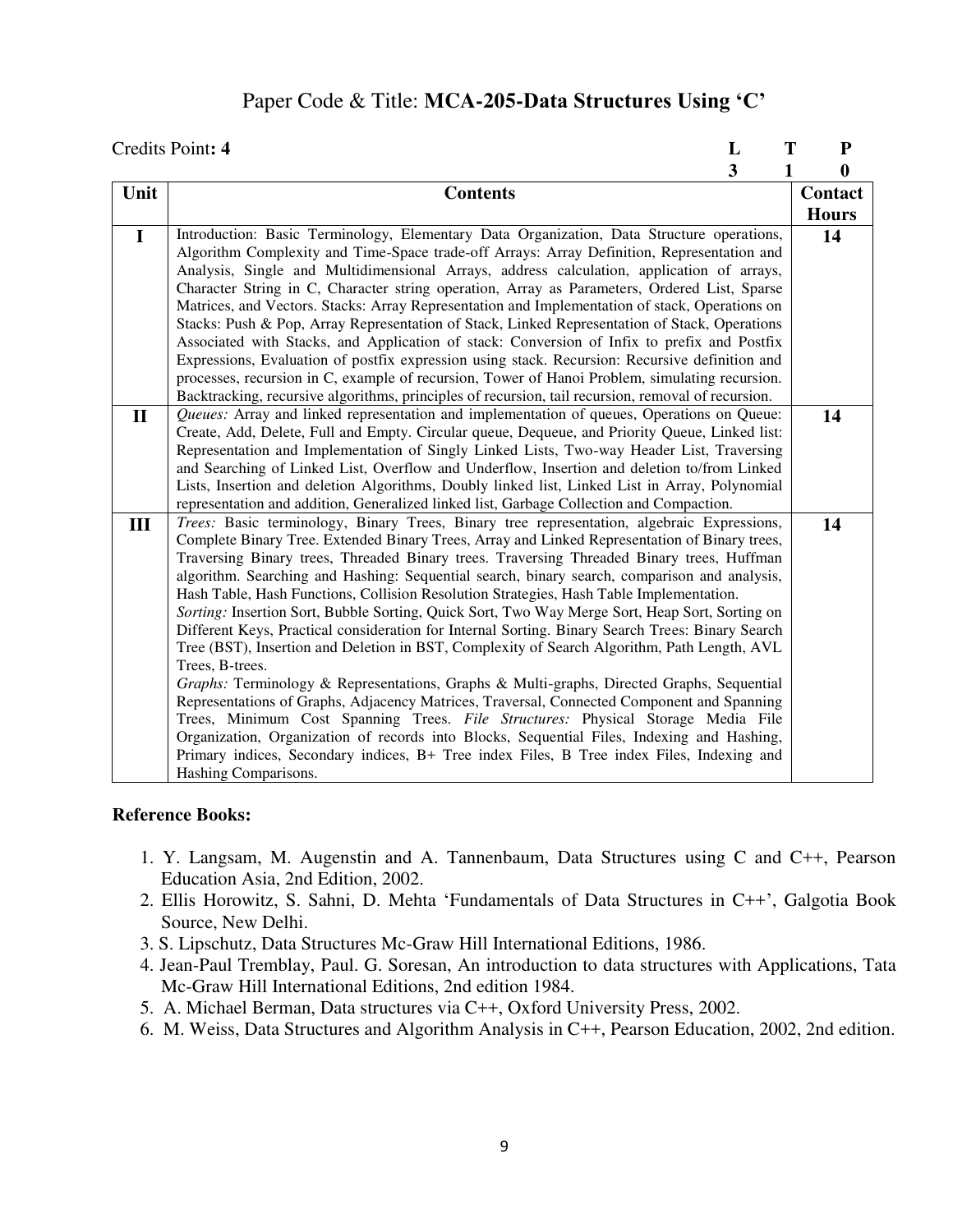## Paper Code & Title: **MCA-301-DataBase Management System (DBMS)**

|              | Credits Point: 4<br>L                                                                                                                                                                                                                                                                                                                                                                                                                                                                                                             | P            |
|--------------|-----------------------------------------------------------------------------------------------------------------------------------------------------------------------------------------------------------------------------------------------------------------------------------------------------------------------------------------------------------------------------------------------------------------------------------------------------------------------------------------------------------------------------------|--------------|
|              | 3                                                                                                                                                                                                                                                                                                                                                                                                                                                                                                                                 | $\bf{0}$     |
| Unit         | <b>Contents</b>                                                                                                                                                                                                                                                                                                                                                                                                                                                                                                                   | Contact      |
|              |                                                                                                                                                                                                                                                                                                                                                                                                                                                                                                                                   | <b>Hours</b> |
| $\mathbf I$  | <i>Introduction:</i> Characteristics of database approach, data models, database users,<br>database schema, DBMS architecture and data independence, DBMS structure.<br>E-R Modeling: Entity types, Entity set, attribute and key, relationships, relation<br>types, roles and structural constraints, weak entities, enhanced E-R and object<br>modeling, Sub classes; Super classes, inheritance, specialization<br>and<br>generalization.<br><i>EER and ER to relational mapping:</i> Data base design using EER to relational | 14           |
| $\mathbf{I}$ | language.<br>File Organization: Indexed sequential access files; implementation using B &<br>B++ trees, hashing, hashing functions, collision resolution, extendible hashing,<br>dynamic hashing approach implementation and performance.<br>Relational Data Model: Relational model concepts, relational constraints,<br>relational algebra<br><i>SQL</i> : SQL queries, programming using SQL.                                                                                                                                  | 14           |
| III          | Database Normalization: Functional Dependencies, Normal form up to 3 <sup>rd</sup><br>normal form.<br>Concurrency Control: Transaction processing, locking techniques and<br>associated, database recovery, security and authorization. Recovery Techniques,<br>Database Security                                                                                                                                                                                                                                                 | 14           |

- 1. Abraham Silberschatz, Henry Korth, S. Sudarshan, "Database Systems Concepts", 4th Edition, McGraw Hill, 1997.
- 2. Jim Melton, Alan Simon, "Understanding the new SQL: A complete Guide", Morgan Kaufmann Publishers, 1993.
- 3. A.K. Majumdar, P. Bhattacharya, "Database Management Systems", TMH, 1996.
- 4. Bipin Desai, "An Introduction to database systems", Galgotia Publications, 1991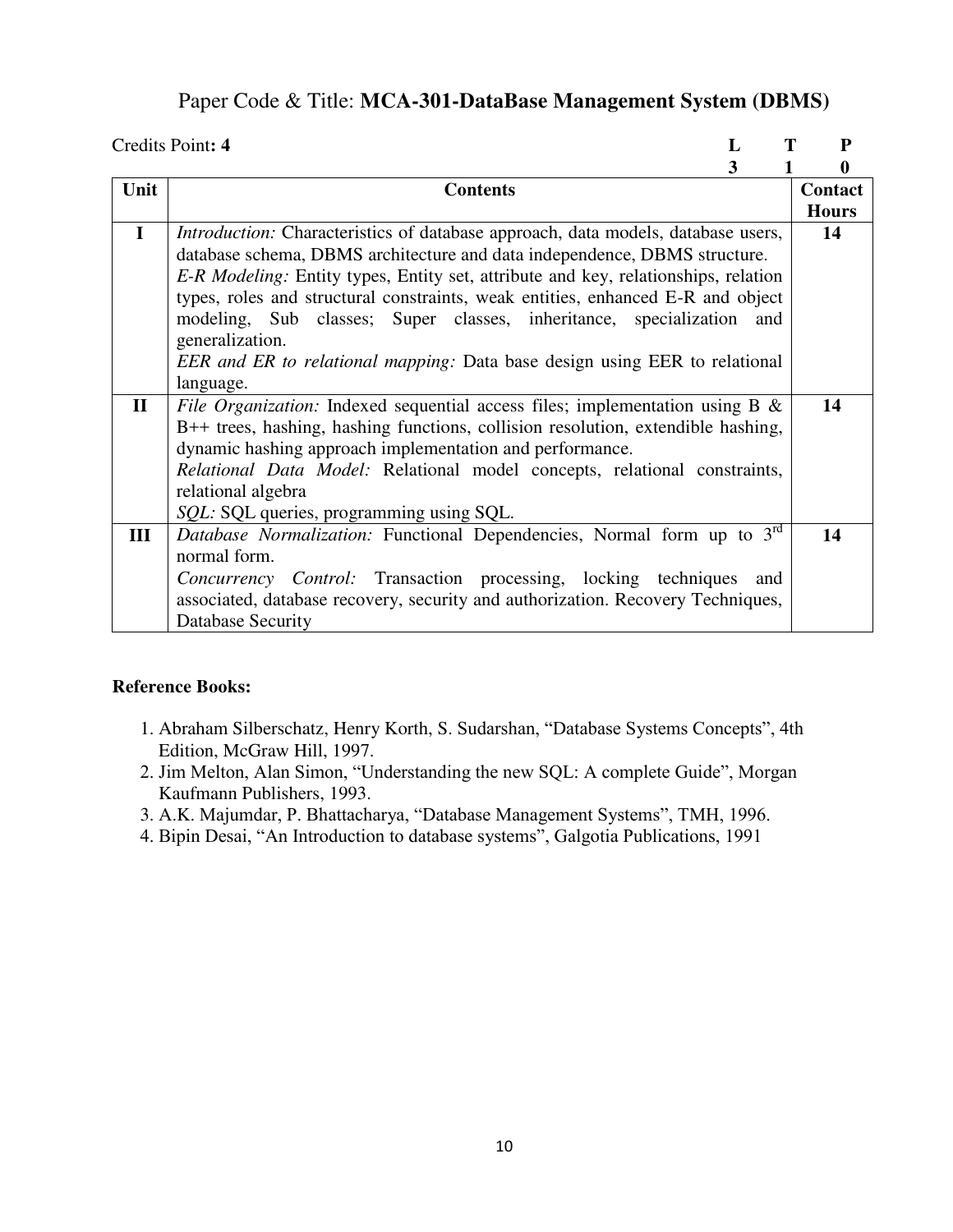### Paper Code & Title: **MCA-302-Computer Graphics & Animation**

|              | Credits Point: 4<br>L<br>Т                                                         | ${\bf P}$    |
|--------------|------------------------------------------------------------------------------------|--------------|
|              | 3                                                                                  | $\bf{0}$     |
| Unit         | <b>Contents</b>                                                                    | Contact      |
|              |                                                                                    | <b>Hours</b> |
| $\mathbf I$  | Computer Graphics: definition, classification & Applications, Development of       | 14           |
|              | Hardware & Software for Computer Graphics. Display devices, Hard copy              |              |
|              | devices. Interactive Input devices, display processor, Line drawing; various       |              |
|              | algorithms and their comparison, circle generation- Bresenham's mid-point          |              |
|              | circle Drawing algorithm, midpoint ellipse drawing algorithm. Attributes of        |              |
|              | output primitives, line style, color and intensity, Area filling algorithms, Scan  |              |
|              | line algorithm, Boundary fill flood fill algorithm, Anti-aliasing techniques.      |              |
| $\mathbf{I}$ | Two dimensional transformations; translation, Scaling, rotation, reflection        | 14           |
|              | sheering, composite transformation, transformation commands, character             |              |
|              | generation. Viewing coordinates, Window, view port, clipping, Window to view       |              |
|              | port transformation, line clipping, Algorithm; Cohen Sutherland, polygon           |              |
|              | clipping; Sutherland hodgman algorithm, 3D clipping: Normalized view               |              |
|              | volumes, view port clipping, clipping in homogeneous coordinates. Illumination     |              |
|              | model: Light sources, diffuse reflection specular reflection, reflected light,     |              |
|              | intensity levels, Surface shading; phong shading ground shading, color models      |              |
|              | like RGB, YIQ, CMY, HSV etc.                                                       |              |
| III          | 3-D Viewing: Three-dimensional concepts, 3D display techniques, 3D                 | 14           |
|              | representation polygon & curved surfaces, Design of curves & surfaces- Bezier's    |              |
|              | Method, B-spline methods, 3D transformation transition, Scaling, composite         |              |
|              | transformation rotation about arbitrary axis, projections: Parallel & Perspective, |              |
|              | Hidden surface and line removal; back face removal, depth buffer and scan line     |              |
|              | methods. Introduction to multimedia, multimedia components, multimedia             |              |
|              | hardware, SCSI, IDE, MCI, Multimedia data and file formats, RTF, TIFF, MIDI,       |              |
|              | JPEG, DIB, MPEG, Multimedia tools, presentations tools, Authoring tools,           |              |
|              | presentations.                                                                     |              |

#### **Reference Books:**

- 1. D. Hearn and M.P. Baker "Computer Graphics" (2<sup>nd</sup> Ed), PHI.
- 2. S. Harrington "Computer Graphics a Programming approach" ( $2<sup>nd</sup> Ed$ ) McGrawhill.
- 3. New Mann & Sprovl- "Principles of interactive computer graphics" ( $2<sup>nd</sup> Ed$ ) McGrawhill.
- 4. Roger S. David "Procedural Elements for Computer Graphics", McGraw Hill.
- 5. Roger S David "Mathematical Elements for Computer Graphics", McGraw Hill.
- 6. Foley & Vandan "Computer Graphics Principles & Practice in "C" "Addision Wesly.
- 7. Tay Vaugham " Multimedia Making it Work" 5<sup>th</sup> Ed. 2001, Tata McGraw Hill.
- 8. Prabhat K. Andleigh & Kiran Thakur "Multimedia System Design", PHI
- 9. Drew, "Fundamentals of Multimedia", Pearsons.

10. Nigel Chapman, J. Chapman "Digital Multimedia" Wiley India.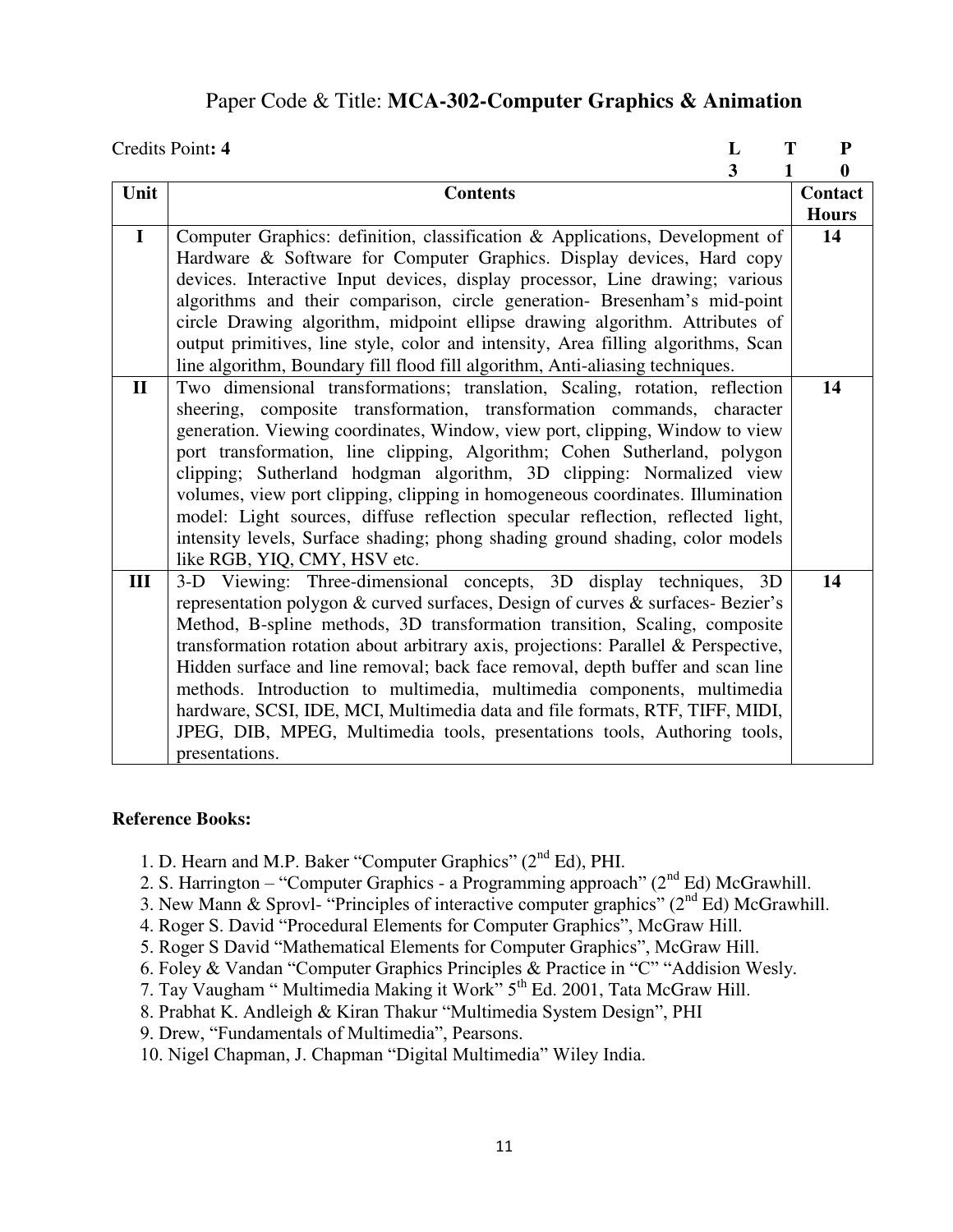### Paper Code & Title: **MC-303-Design and Analysis of Algorithms**

|              | Credits Point: 4<br>L                                                           | P            |
|--------------|---------------------------------------------------------------------------------|--------------|
|              | 3                                                                               | 0            |
| Unit         | <b>Contents</b>                                                                 | Contact      |
|              |                                                                                 | <b>Hours</b> |
| $\mathbf{I}$ | <i>Introduction:</i> Algorithms, Analysis of Algorithms, Design of Algorithms,  | 14           |
|              | Complexity of Algorithms, Asymptotic Notations, Growth of function,             |              |
|              | Recurrences and their solution methods. Sorting in polynomial Time: Insertion   |              |
|              | sort, Merge sort, Heap sort, and Quick sort Sorting in Linear Time: Counting    |              |
|              | sort, Radix Sort, Bucket Sort, Medians and order statistics                     |              |
| $\mathbf{I}$ | Advanced Data Structure: Red Black Trees, Augmenting Data Structure,            | 14           |
|              | Binomial Heap, B-Tree, Fibonacci Heap, and Data Structure for Disjoint Sets,    |              |
|              | All kinds of Algorithms on these data structures, Dictionaries and priority     |              |
|              | Queues, mergeable heaps, concatenable queues. Advanced Design and Analysis      |              |
|              | <i>Techniques:</i> Dynamic programming, Greedy Algorithm, Backtracking, Branch- |              |
|              | and-Bound, Amortized Analysis                                                   |              |
| Ш            | Graph Algorithms: Elementary Graph Algorithms, Breadth First Search, Depth      | 14           |
|              | First Search, Minimum Spanning Tree, Kruskal's Algorithms, Prim's               |              |
|              | Algorithms, and Single Source Shortest Path, All pair Shortest Path, Maximum    |              |
|              | flow and Traveling Salesman Problem. Randomized Algorithms, String              |              |
|              | Matching, NP-Hard and NP-Completeness, Approximation Algorithms, Sorting        |              |
|              | Network, Matrix Operations, Polynomials and FFT, Number Theoretic               |              |
|              | Algorithms                                                                      |              |

- 1. Thomas H Cormen Leiserson "Introduction to Algorithms", PHI Learning Private Limited, Delhi India.
- 2. Sara Baase and Allen Van Gelder ,Computer Algoritms : "Introduction to Design and Analysis", Pearson Education
- 3. Jon Kleinberg and Eva Tardos "Algorithm Design", Pearson Education
- 4. Brassard Bratley "Fundamental of Algorithms", PHI Learning Private Limited, Delhi India.
- 5. M T Goodrich "Algorithms Design", John Wiley
- 6. Aho, "Design and Analysis of Computer Algorithms", Pearson Education.
- 7. Horowitz and Sahani ,"Fundamentals of Computer Algorithms", Galgotia Publications Pvt Ltd Delhi India.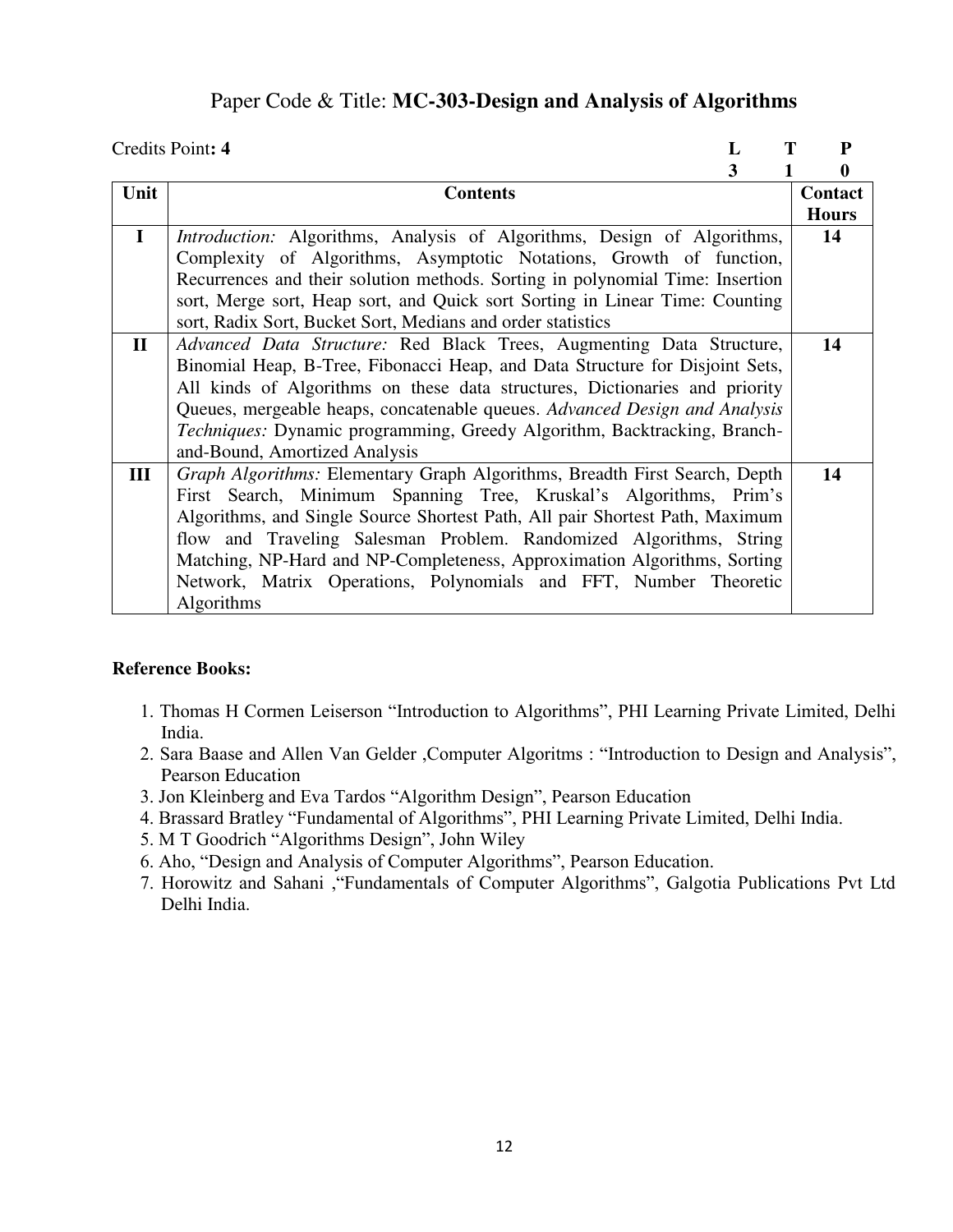### Paper Code & Title: **MCA-304-Theory of Computation**

|              | Credits Point: 4<br>L<br>Т                                                        | ${\bf P}$    |
|--------------|-----------------------------------------------------------------------------------|--------------|
|              | 3                                                                                 | 0            |
| Unit         | <b>Contents</b>                                                                   | Contact      |
|              |                                                                                   | <b>Hours</b> |
| $\mathbf I$  | Review of Mathematical Preliminaries: Set, Relations and functions, Graphs and    | 14           |
|              | trees, string, alphabets and languages. Principle of induction, predicates and    |              |
|              | propositional calculus.                                                           |              |
|              | Theory of Automation: Definition, description, DFA, NFA, Transition systems,      |              |
|              | 2DFA, equivalence of DFA & NDFA, Regular expressions, regular grammer,            |              |
|              | FSM with output (mealy and Moore models), Minimization of finite automata.        |              |
| $\mathbf{I}$ | Formal Languages: Definition & description, Pharse structured grammars &          | 14           |
|              | their classification, Chomskey classification of languages, closure properties of |              |
|              | families of language, regular grammar, regular set $\&$ their closure properties, |              |
|              | finite automata, equivalence of FA and regular expression, equivalence of two     |              |
|              | way finite automata, equivalence of regular expressions.                          |              |
| III          | Context-Free grammar & PDA : Properties unrestricted grammar & their              | 14           |
|              | equivalence, derivation tree simplifying CFG, unambiguifying CFG, $\square$ -     |              |
|              | productions, normal form for CFG, Pushdown automata, 2 way PDA, relation of       |              |
|              | PDA with CFG, Determinism $\&$ Non determinism in PDA $\&$ related theorems,      |              |
|              | parsing and pushdown automata.                                                    |              |
|              | Turing Machine: Model, design, representation of TM, language accepted by         |              |
|              | TM, universal Turing Machine, determine & non-determinism in TM, TM as            |              |
|              | acceptor/generator/algorithms, multidimensional, Multitracks, multitape, two      |              |
|              | way infinite tape, multihead, Halting problems of TM.                             |              |
|              | Computability: Concepts, Introduction to complexity theory, Introduction to       |              |
|              | undecidaibility, recursively. Enumerable sets, primitive recursive functions,     |              |
|              | recursive set, partial recursive sets, concepts of linear Bounded Automata,       |              |
|              | context sensitive grammars & their equivalence.                                   |              |

- 1. Hopcroft & Ullman "Introduction to Automata theory, languages & Computation", Narosha Publishing house.
- 2. Lewish Papadimutrau "Theory of Computation", Prentice Hall of India, New Delhi.
- 3. Peter linz, "An Introduction to formal language and automata", Third edition, Narosa publication.
- 4. Marvin L. Minskay "Computation: Finite & Infinite Machines", PHI.
- 5. Mishra & Chander Shekhar "Theory of Computer Science (Automate, Language & Computations), PHI.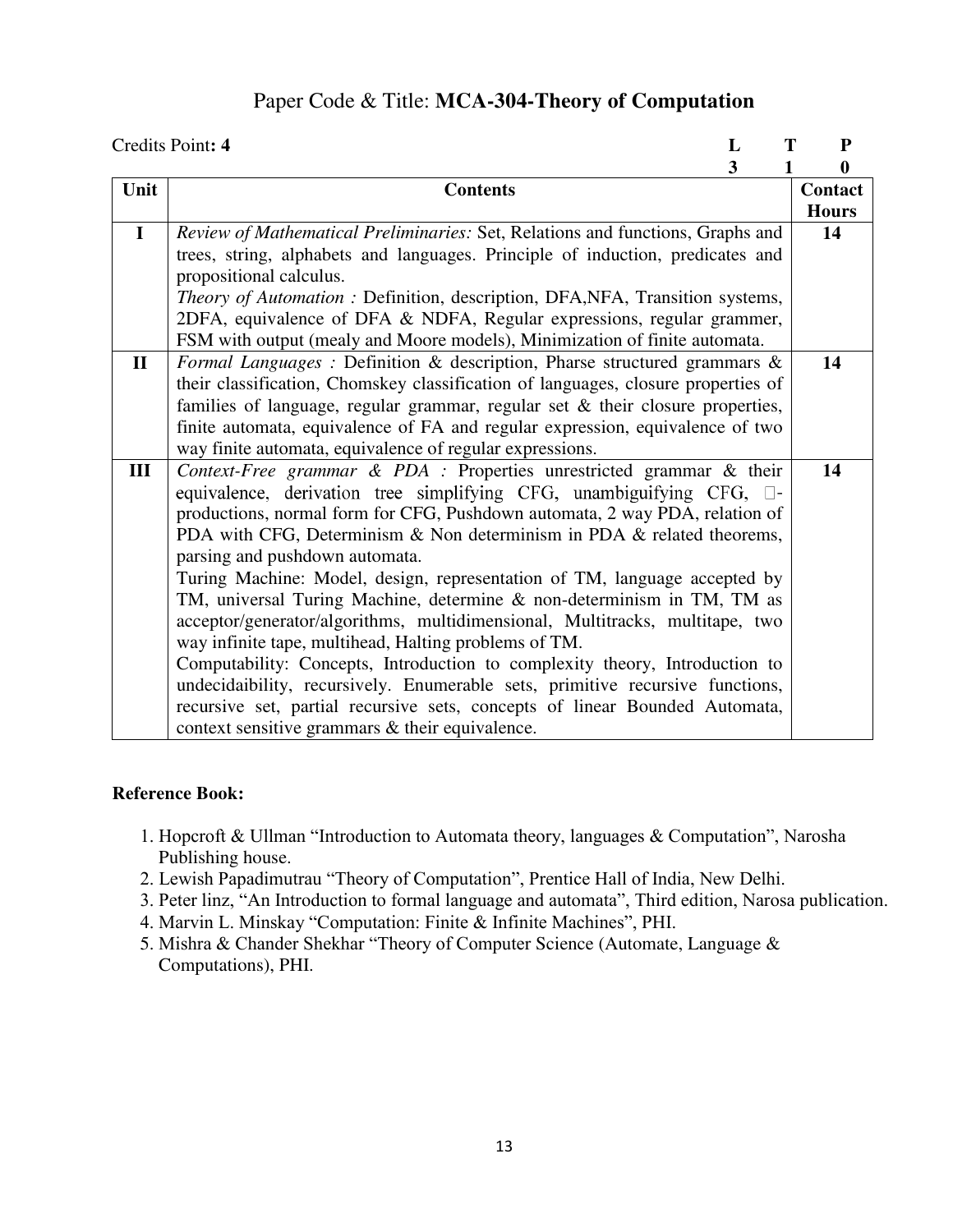## Paper Code & Title: **MCA-305**-**Computer Networks**

|              | Credits Point: 4<br>Т<br>L                                                                                                                                                                                                                                                                                                                                                                                                                                                                                                                              | ${\bf P}$    |
|--------------|---------------------------------------------------------------------------------------------------------------------------------------------------------------------------------------------------------------------------------------------------------------------------------------------------------------------------------------------------------------------------------------------------------------------------------------------------------------------------------------------------------------------------------------------------------|--------------|
|              | 3<br>1                                                                                                                                                                                                                                                                                                                                                                                                                                                                                                                                                  | 0            |
| Unit         | <b>Contents</b>                                                                                                                                                                                                                                                                                                                                                                                                                                                                                                                                         | Contact      |
|              |                                                                                                                                                                                                                                                                                                                                                                                                                                                                                                                                                         | <b>Hours</b> |
| $\mathbf I$  | Basic Concepts: Components of data communication, distributed processing,<br>standards and organizations. Line configuration, topology, Transmission mode,<br>and categories of networks. OSI and TCP/IP Models: Layers and their functions,<br>comparison of models. Digital Transmission: Interfaces and Modems: DTE-<br>DCE Interface, Modems, Cable modems.<br>Transmission Media: Guided and unguided, Attenuation, distortion, noise,<br>throughput, propagation speed and time, wavelength, Shannon capacity,<br>comparison of media.            | 14           |
| $\mathbf{I}$ | Devices: Repeaters, bridges, gateways, routers, The Network Layer; Design<br>issues, Routing algorithms, Congestion control Algorithms, Quality of service,<br>Internetworking, Network-Layer in the internet.<br>Telephony: Multiplexing, error detection and correction: Many to one, One to<br>many, WDM, TDM, FDM, Circuit switching, packet switching and message<br>switching.                                                                                                                                                                    | 14           |
| III          | Data link control protocols: Line discipline, flow control, error control,<br>synchronous and Asynchronous protocols, character and bit oriented protocols,<br>Link access procedures. Point to point controls: Transmission states, PPP layers,<br>LCP, Authentication, NCP.<br>ISDN: Services, Historical outline, subscriber's access, ISDN Layers and<br>broadcast ISDN.<br>Transport and upper layers in OSI Model: Transport layer functions, connection<br>management, functions of session layers, presentation layer and application<br>layer. | 14           |

- 1. A.S.Tanenbaum, "Computer Networks"; Pearson Education Asia, 4th Ed. 2003.
- 2. Behrouz A.Forouzan, "Data Communication and Networking", 3rd Ed. Tata McGraw Hill, 2004.
- 3. William stallings, "Data and computer communications", Pearson education Asia, 7th Ed., 2002.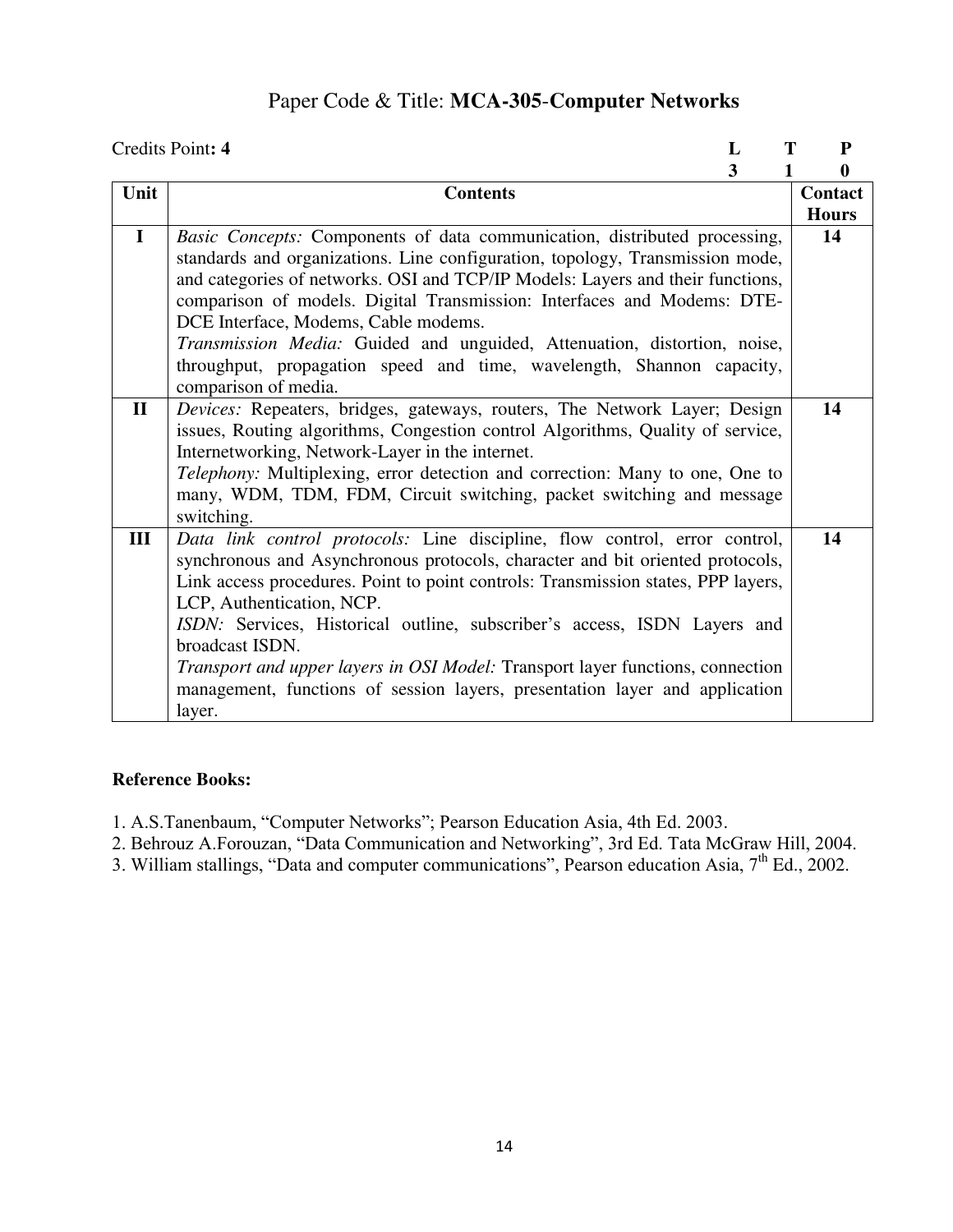### Paper Code & Title: **MCA-401-Internet & Java Programming**

|              | Credits Point: 4<br>L                                                                                                                                                                                                                                                                                                                                                                                                                                                                                                                                                                   | T<br>${\bf P}$                              |
|--------------|-----------------------------------------------------------------------------------------------------------------------------------------------------------------------------------------------------------------------------------------------------------------------------------------------------------------------------------------------------------------------------------------------------------------------------------------------------------------------------------------------------------------------------------------------------------------------------------------|---------------------------------------------|
| Unit         | 3<br>1<br><b>Contents</b>                                                                                                                                                                                                                                                                                                                                                                                                                                                                                                                                                               | $\boldsymbol{0}$<br>Contact<br><b>Hours</b> |
| $\mathbf I$  | Internet, Connecting to Internet: Telephone, Cable, Satellite<br>Internet:<br>connection, Choosing an ISP, Introduction to Internet services, E-Mail concepts,<br>Sending and Receiving secure E-Mail, Voice and Video Conferencing.<br>Core Java: Introduction, Operator, Data type, Variable, Arrays, Control<br>Statements, Methods & Classes, Inheritance, Package and Interface, Exception<br>Handling, Multithread programming, I/O, Java Applet, String handling,<br>Networking, Event handling, Introduction to AWT, AWT controls, Layout<br>managers, Menus, Images, Graphics. | 14                                          |
| $\mathbf{I}$ | Java Swing: Creating a Swing Applet and Application, Programming using<br>Panes, Pluggable Look and feel, Labels, Text fields, Buttons, Toggle buttons,<br>Checkboxes, Radio Buttons, View ports, Scroll Panes, Scroll Bars, Lists, Combo<br>box, Progress Bar, Menus and Toolbars, Layered Panes, Tabbed Panes, Split<br>Panes, Layouts, Windows, Dialog Boxes, Inner frame.<br>JDBC: The connectivity Model, JDBC/ODBC Bridge, java.sql package,<br>connectivity to remote database, navigating through multiple rows retrieved<br>from a database.                                   | 14                                          |
| III          | Java Beans: Application Builder tools, The bean developer kit (BDK), JAR<br>files, Introspection, Developing a simple bean, using Bound properties, The Java<br>Beans API, Session Beans, Entity Beans, Introduction to Enterprise Java beans<br>$(EJB)$ .<br>Introduction to RMI (Remote Method Invocation): A simple client-server<br>application using RMI.<br>Java Servlets: Servlet basics, Servlet API basic, Life cycle of a Servlet, Running<br>Servlet, Debugging Servlets, Thread-safe Servlets, HTTP Redirects, Cookies,<br>Introduction to Java Server pages (JSP).         | 14                                          |

- 1. Margaret Levine Young, "The Complete Reference Internet", Tata Mcgraw-hill Education Pvt. Ltd.
- 2. Thampi, "Object Oriented Programming in JAVA" Wiley Dreamtech Publication.
- 3. Balagurusamy E, "Programming in JAVA", Tata Mcgraw-hill Education Pvt. Ltd.
- 4. Dustin R. Callway, "Inside Servlets", Addison Wesley.
- 5. Mark Wutica, "Java Enterprise Edition", QUE.
- 6. Steven Holzner, "Java2 Black book", Wiley Dreamtech Publication.
- 7. Liang, "Introduction to Java Programming, Comprehensive Version", Pearson Education.
- 8. Deitel and Deitel, "Java: How to Program" PHI Learning Private Limited, Delhi India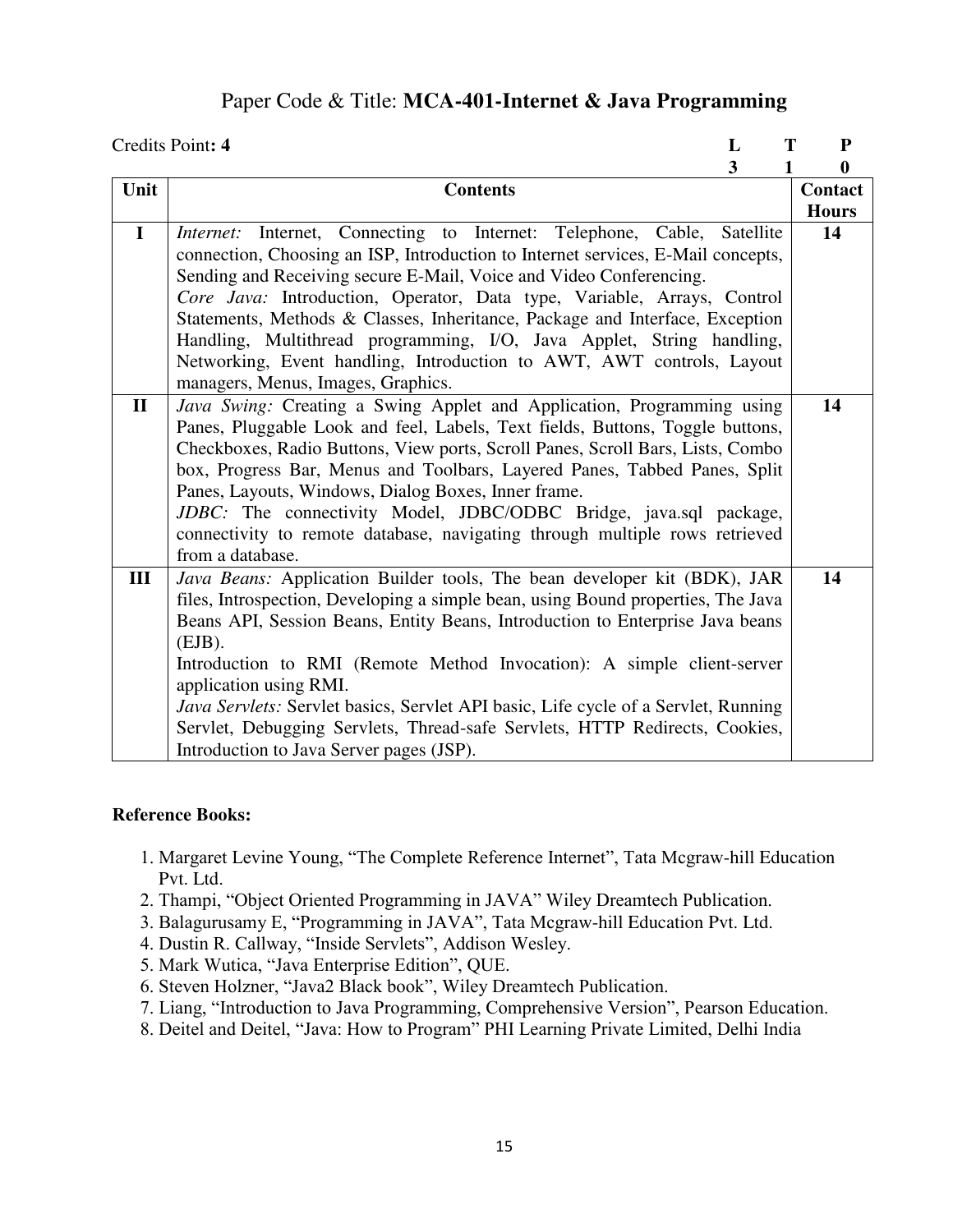## Paper Code & Title: **MCA-402-Software Engineering**

|              | Credits Point: 4<br>T<br>L                                                    | ${\bf P}$    |
|--------------|-------------------------------------------------------------------------------|--------------|
|              | $\overline{\mathbf{3}}$<br>$\mathbf{1}$                                       | $\bf{0}$     |
| Unit         | <b>Contents</b>                                                               | Contact      |
|              |                                                                               | <b>Hours</b> |
| $\mathbf I$  | Introduction: Introduction to Software Engineering, Software Components,      | 14           |
|              | Software Characteristics, Software Crisis, Software Engineering Processes,    |              |
|              | Similarity and Differences from Conventional Engineering Processes, Software  |              |
|              | Quality Attributes. Software Development Life Cycle (SDLC) Models: Water      |              |
|              | Fall Model, Prototype Model, Spiral Model, Evolutionary Development Models,   |              |
|              | <b>Iterative Enhancement Models.</b>                                          |              |
| $\mathbf{I}$ | Software Requirement Specifications (SRS): Requirement Engineering Process:   | 14           |
|              | Elicitation, Analysis, Documentation, Review and Management of User Needs,    |              |
|              | Feasibility Study, Information Modeling, Data Flow Diagrams, Entity           |              |
|              | Relationship Diagrams, Decision Tables, SRS Document, IEEE Standards for      |              |
|              | SRS. Software Design: Basic Concept of Software Design, Architectural Design, |              |
|              | Low Level Design: Modularization, Design Structure Charts, Pseudo Codes,      |              |
|              | Flow Charts, Coupling and Cohesion Measures, Design Strategies: Function      |              |
|              | Oriented Design, Object Oriented Design, Top-Down and Bottom-Up Design.       |              |
| III          | Software Testing and Maintenance: Testing Objectives, Unit Testing,           | 14           |
|              | Integration Testing, Acceptance Testing, Regression Testing, Top-Down and     |              |
|              | Bottom-Up Testing Strategies: Test Drivers and Test Stubs, Structural Testing |              |
|              | (White Box Testing), Functional Testing (Black Box Testing), Test Data Suit   |              |
|              | Preparation, Alpha and Beta Testing. Need for Maintenance, Categories of      |              |
|              | Maintenance: Preventive, Corrective and Perfective Maintenance, Cost of       |              |
|              | Maintenance, Software Re-Engineering, Reverse Engineering.                    |              |
|              | Software Project Management and Other Software Engineering methodologies:     |              |
|              | Software Configuration Management Activities, Change Control Process,         |              |
|              | Software Version Control, An Overview of CASE Tools. Estimation of Various    |              |
|              | Parameters such as Cost, Efforts, Schedule/Duration, Constructive Cost Models |              |
|              | (COCOMO), Resource Allocation Models, Software Risk Analysis and              |              |
|              | Management.                                                                   |              |

#### **Reference Books:**

1. Rajib Mall, Fundamentals of Software Engineering, PHI Publication.

2. Jibitesh Mishra and Ashok Mohanty, Software Engineering: Pearson

#### **Text Books:**

- 1. R. S. Pressman, Software Engineering: A Practitioners Approach, McGraw Hill.
- 2. K. K. Aggarwal and Yogesh Singh, Software Engineering, New Age International Publishers.
- 3. Pankaj Jalote, Software Engineering, Wiley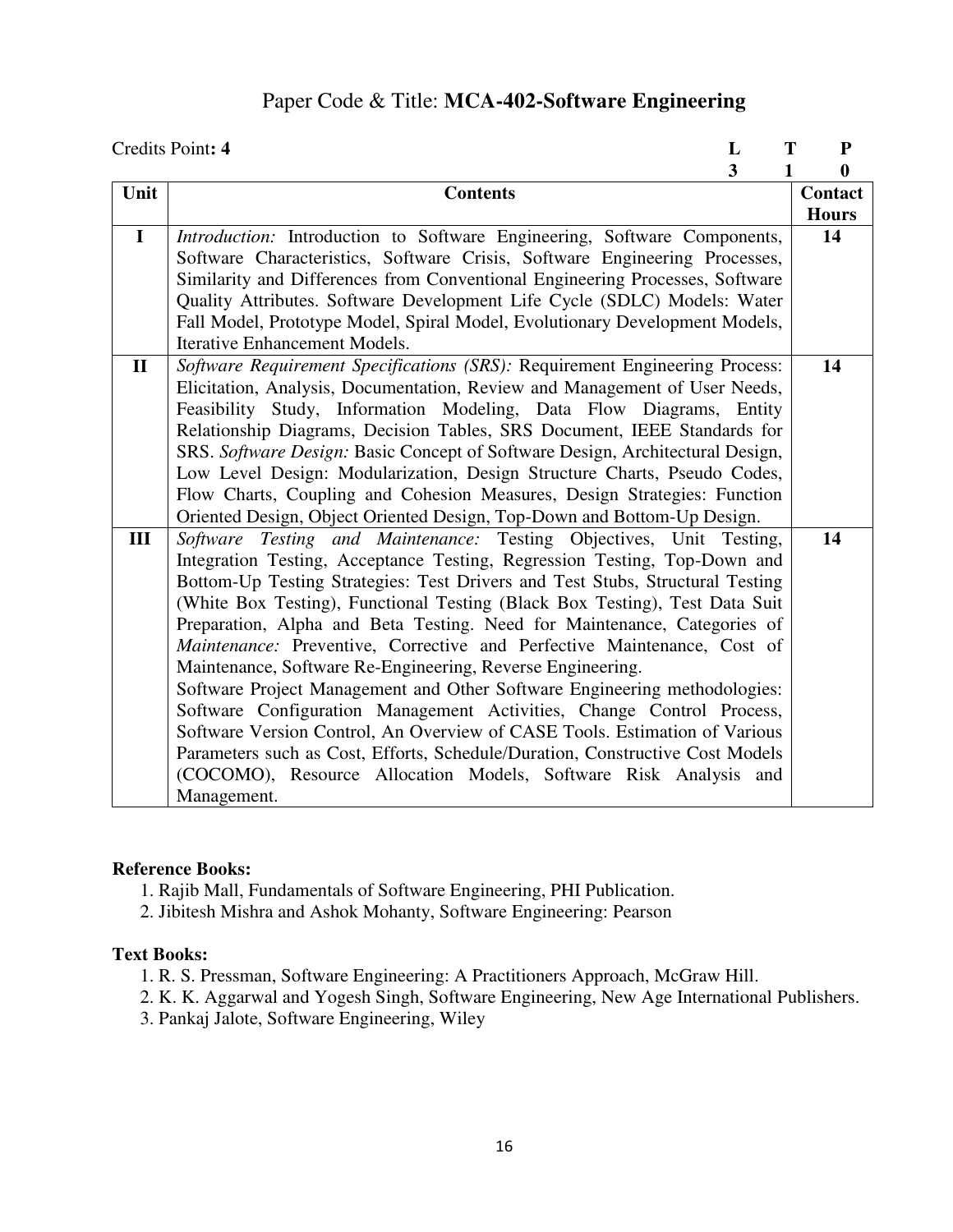### Paper Code & Title: **MCA-403- Computer Vision and Digital Image Processing**

|              | Credits Point: 4<br>L                                                               | P            |
|--------------|-------------------------------------------------------------------------------------|--------------|
|              | 3                                                                                   | 0            |
| Unit         | <b>Contents</b>                                                                     | Contact      |
|              |                                                                                     | <b>Hours</b> |
| $\mathbf I$  | <i>Introduction:</i> The role of Computer Vision, applications, successes, research | 14           |
|              | issues; its relationship to natural vision, basic image properties. Digital image   |              |
|              | representation, fundamental steps in image processing, elements of digital image    |              |
|              | processing systems digitization, Display and recording devices.                     |              |
| $\mathbf{I}$ | <i>Digital Image fundamentals:</i> A simple Image model. Sampling and quantization, | 14           |
|              | Relationship between Pixel, imaging geometry, image transformation,                 |              |
|              | introduction to Fourier transformation, discrete Fourier Transformation, fast       |              |
|              | Fourier transformation.                                                             |              |
|              | <i>Image Enhancement:</i> Histogram processing, image subtraction,<br>image         |              |
|              | averaging, smoothing filters, Sharpening filters, enhancement in frequency          |              |
|              | domain, low pass filtering, high pass filtering.                                    |              |
| III          | Image Encoding & Segmentation: Segmentation, detection of discontinuation by        | 14           |
|              | point detection, line detection, edge detection. Edge linking & Boundary            |              |
|              | <i>Detection:</i> Local analysis, global by Hough Transform & Global by graph       |              |
|              | theoretic techniques. Image Representation and Description: Chain codes,            |              |
|              | polygonal approximation, signatures, boundary segments, boundary descriptors,       |              |
|              | regional descriptors, introduction to image understanding. Motion Tracking,         |              |
|              | Image differencing, Feature matching, optic flow.                                   |              |

- 1. Gonzalez and Woods "Digital Image Processing", Addition Wesley
- 2. Gonzalez and Woods "Digital Image Processing using MATLAB", Addition Wesley
- 3. SchalKoff: Digital Image Processing & Computer Vision, Addition Wesley.
- 4. M. Sonka et.al : Image Processing and Machine Vision, Prentice Hall.
- 5. Ballard & Brown: Computer Vision, Prentice Hall.
- 6. Jain A. K. Fundamentals of Digital Image Processing, PHI
- 7. Boyle and Thomas, ``Computer Vision A First Course'' 2nd Edition, ISBN 0-632-028-67X, Blackwell Science 1995.
- 8. Low, "Introductory Computer Vision and Image Processing", McGraw-Hill 1991, ISBN 0-07- 707403-3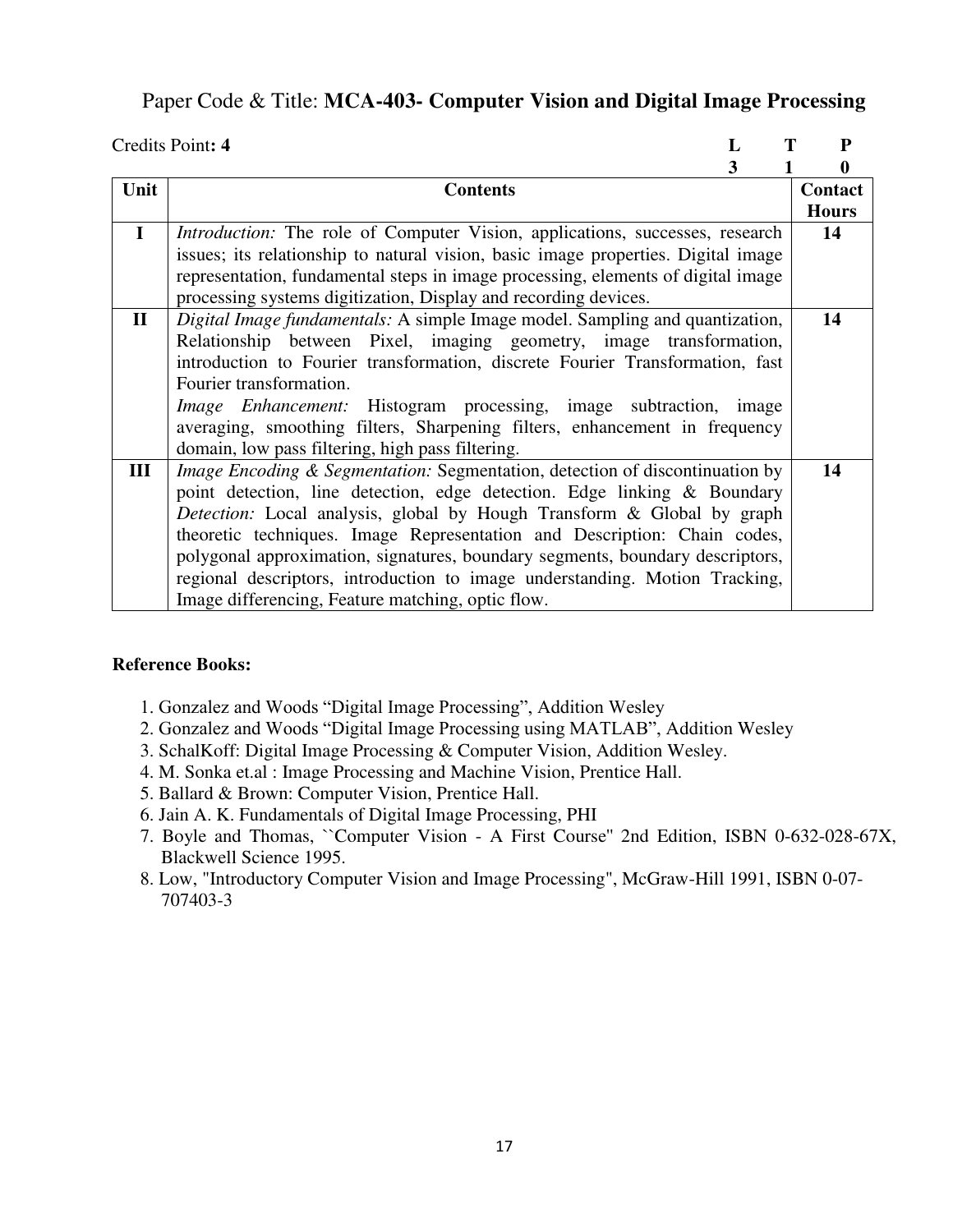### Paper Code & Title: **MCA-404-Data Warehousing & Mining**

|              | Credits Point: 4<br>L                                                          | ${\bf P}$    |
|--------------|--------------------------------------------------------------------------------|--------------|
|              | 3                                                                              | 0            |
| Unit         | <b>Contents</b>                                                                | Contact      |
|              |                                                                                | <b>Hours</b> |
| $\mathbf I$  | Dss-Uses, definition, Operational Database. Introduction to<br><b>DATA</b>     | 14           |
|              | Warehousing, Data-Mart, Concept of Data-Warehousing, Multi Dimensional         |              |
|              | Database Structures. Client/Server Computing Model & Data Warehousing.         |              |
|              | Parallel Processors & Cluster Systems. Distributed DBMS implementations.       |              |
| $\mathbf{I}$ | DATA Warehousing. Data Warehousing Components. Building a Data                 | 14           |
|              | Warehouse. Warehouse Database. Mapping the Data Warehouse to a                 |              |
|              | Multiprocessor Architecture. DBMS Schemas for Decision Support. Data           |              |
|              | Extraction, Cleanup & Transformation Tools. Metadata. Business Analysis.       |              |
|              | Reporting & Query Tools & Applications. On line Analytical Processing          |              |
|              | (OLAP). Patterns & Models. Statistics. Artificial Intelligence.                |              |
| III          | Knowledge Discovery, Data Mining. Introduction to Data-Mining. Techniques      | 14           |
|              | of Data-Mining. Decision Trees. Neural Networks. Nearest Neighbor &            |              |
|              | Clustering. Genetic Algorithms. Rule Introduction. Selecting & Using the Right |              |
|              | Technique. Multimedia Data-Mining, Multimedia-Databases, Mining                |              |
|              | Multimedia Data, Data-Mining and the World Wide Web, Web Data-Mining,          |              |
|              | Mining and Meta-Data. Data Visualization & Overall Perspective. Data           |              |
|              | Visualization. Applications of Data-Mining.                                    |              |

- 1. Berson, "Data Warehousing, Data-Mining & OLAP", Tata Mcgraw-hill Education Pvt. Ltd.
- 2. Mallach, "Decision Support and Data Warehousing System", Tata Mcgraw-hill Education Pvt. Ltd.
- 3. Bhavani Thura-is-ingham, "Data-Mining Technologies, Techniques Tools & Trends", CRC Press
- 4. Navathe, "Fundamental of Database System", Pearson Education.
- 5. Margaret H. Dunham, "Data-Mining. Introductory & Advanced Topics", Pearson Education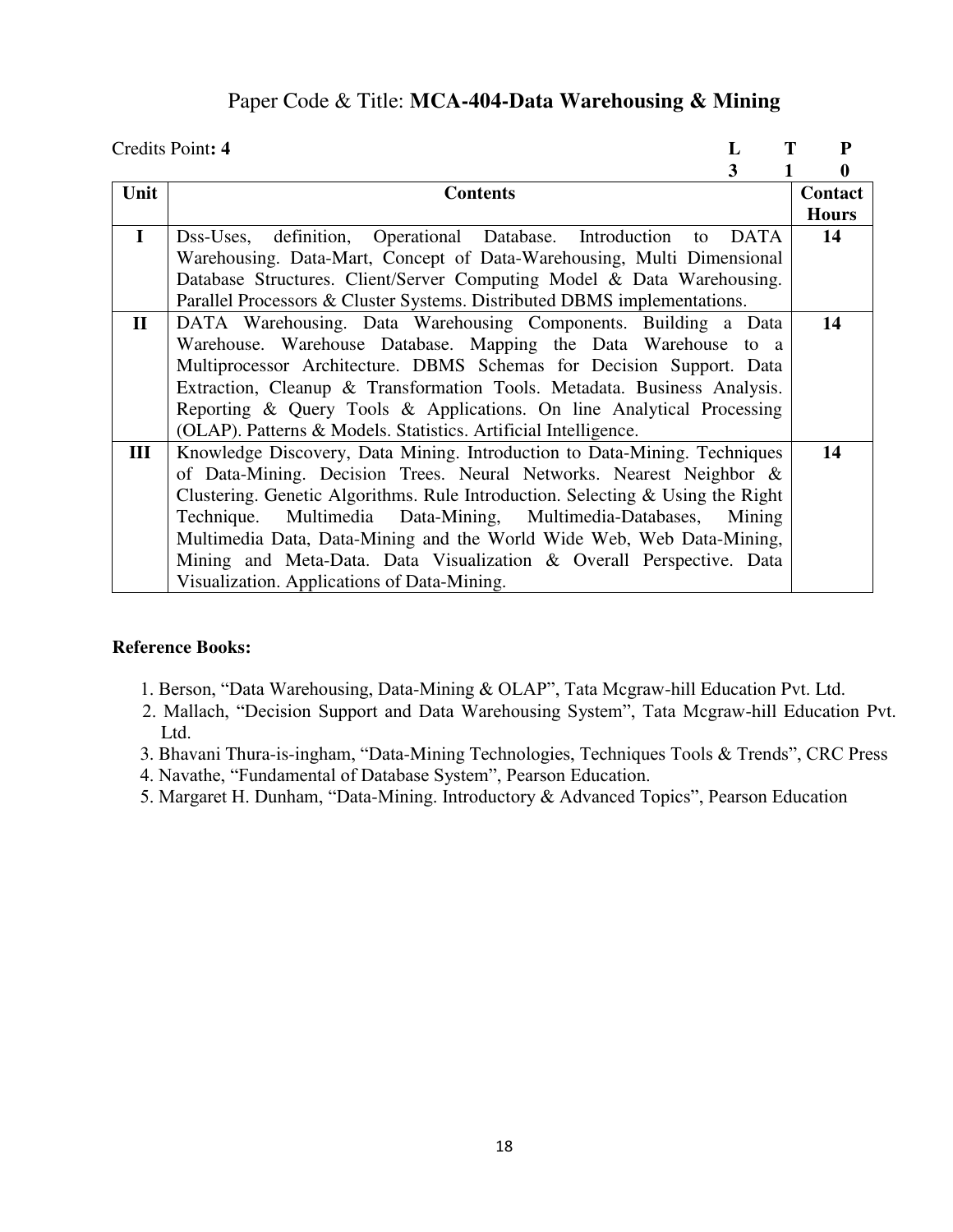## Paper Code & Title: **MCA-405-(E-1) – Information Security and Cyber Laws**

|              | L<br>Credits Point: 4<br>T                                                        | ${\bf P}$        |
|--------------|-----------------------------------------------------------------------------------|------------------|
|              | $\overline{\mathbf{3}}$<br>$\mathbf{1}$                                           | $\boldsymbol{0}$ |
| Unit         | <b>Contents</b>                                                                   | Contact          |
|              |                                                                                   | <b>Hours</b>     |
| $\mathbf I$  | History of Information Systems and its Importance, basics, Changing Nature of     | 14               |
|              | Information Systems, Need of Distributed Information Systems, Role of Internet    |                  |
|              | and Web Services, Information System Threats and attacks, Classification of       |                  |
|              | Threats and Assessing Damages Security in Mobile and Wireless Computing-          |                  |
|              | Security Challenges in Mobile Devices, authentication Service Security,           |                  |
|              | Security Implication for organizations, Laptops Security Concepts in Internet     |                  |
|              | and World Wide Web: Brief review of Internet Protocols-TCP/IP, IPV4, IPV6.        |                  |
|              | Functions of various networking components-routers, bridges, switches, hub,       |                  |
|              | gateway and Modulation Techniques . Basic Principles of Information Security,     |                  |
|              | Confidentiality, Integrity Availability and other terms in Information Security,  |                  |
|              | Information Classification and their Roles. 11 Security Threats to E Commerce,    |                  |
|              | Virtual Organization, Business Transactions on Web, E Governance and EDI,         |                  |
|              | Concepts in Electronics payment systems, E Cash, Credit/Debit Cards.              |                  |
| $\mathbf{I}$ | Physical Security- Needs, Disaster and Controls, Basic Tenets of Physical         | 14               |
|              | Security and Physical Entry Controls, Access Control- Biometrics, Factors in      |                  |
|              | Biometrics Systems, Benefits, Criteria for selection of biometrics, Design Issues |                  |
|              | in Biometric Systems, Interoperability Issues, Economic and Social Aspects,       |                  |
|              | Legal Challenges Framework for Information Security, ISO 27001, SEE-CMM,          |                  |
|              | Security Metrics, Information Security Vs Privacy. Model of Cryptographic         |                  |
|              | Systems, Issues in Documents Security, System of Keys, Public Key                 |                  |
|              | Cryptography, Digital Signature.                                                  |                  |
| III          | Requirement of Digital Signature System, Finger Prints, Firewalls, Design and     | 14               |
|              | Implementation Issues, Policies Network Security- Basic Concepts, Dimensions,     |                  |
|              | Perimeter for Network Protection, Network Attacks, Need of Intrusion              |                  |
|              | Monitoring and Detection, Intrusion Detection Virtual Private Networks- Need,     |                  |
|              | Use of Tunneling with VPN, Authentication Mechanisms, Types of VPNs and           |                  |
|              | their Usage, Security Concerns in VPN.                                            |                  |
|              | Laws, Investigation and Ethics: Cyber Crime, Information Security and Law,        |                  |
|              | Types & overview of Cyber Crimes, Cyber Law Issues in E-Business                  |                  |
|              | Management Overview of Indian IT Act, Ethical Issues in Intellectual property     |                  |
|              | rights, Copy Right, Patents, Data privacy and protection, Domain Name,            |                  |
|              | Software piracy, Plagiarism, Issues in ethical hacking.                           |                  |

- 1. Godbole," Information Systems Security", Willey
- 2. Merkov, Breithaupt," Information Security", Pearson Education
- 3. Yadav, "Foundations of Information Technology", New Age, Delhi
- 4. Schou, Shoemaker, " Information Assurance for the Enterprise", Tata McGraw Hill
- 5. Sood,"Cyber Laws Simplified", Mc Graw Hill
- 6. Furnell, "Computer Insecurity", Springer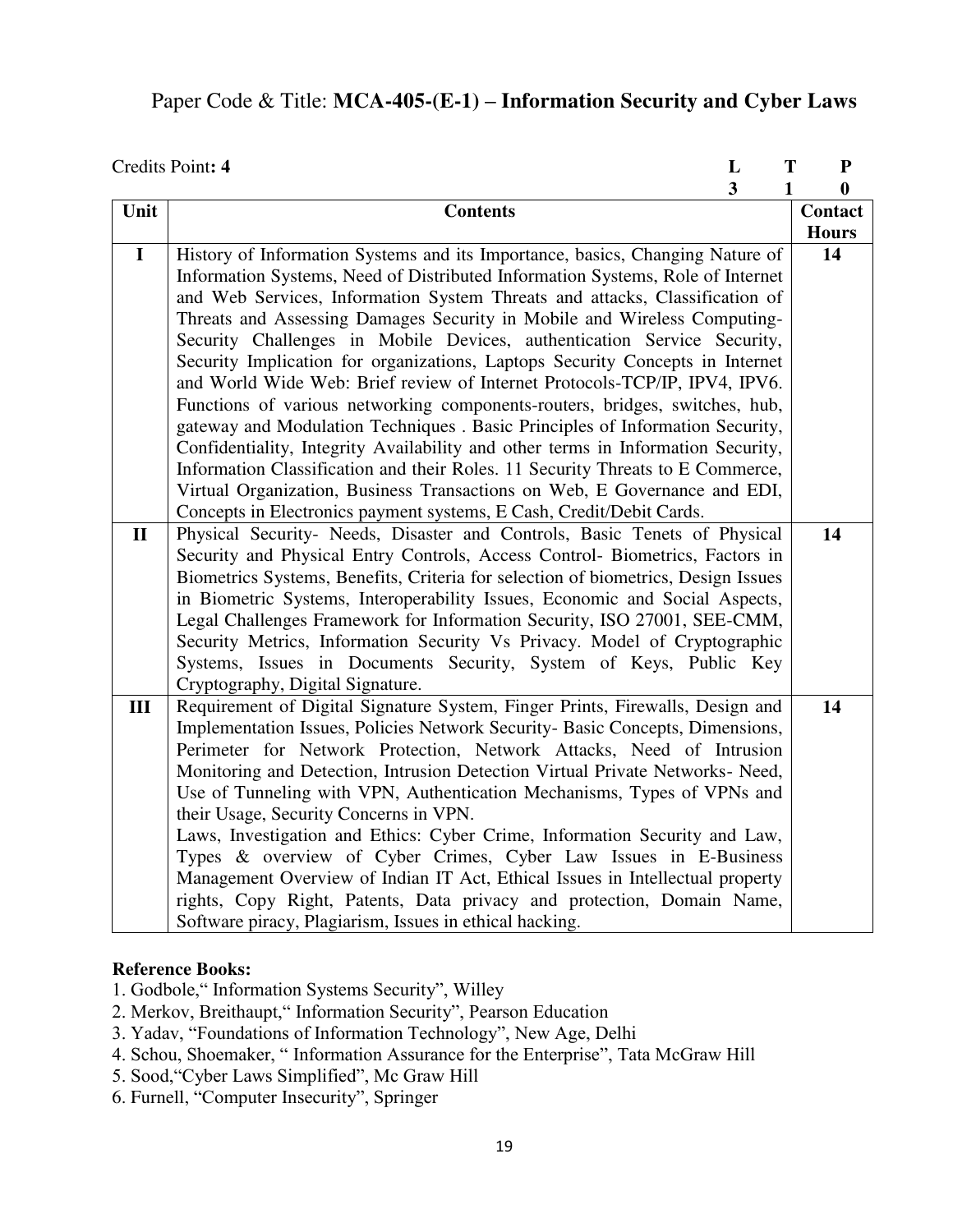### Paper Code & Title: **MCA-405-(E-1) - Distributed System**

|              | Credits Point: 4                                                                  |              |
|--------------|-----------------------------------------------------------------------------------|--------------|
|              |                                                                                   | 0            |
| Unit         | <b>Contents</b>                                                                   | Contact      |
|              |                                                                                   | <b>Hours</b> |
|              | Introduction to Distributed Data system, Distributed Database Architecture,       | 14           |
|              | Distributed Data base Design, Transaction processing Concurrency Control          |              |
|              | techniques, Security.                                                             |              |
| $\mathbf{I}$ | Types of Data Fragmentations, Fragmentation and allocation of fragments,          | 14           |
|              | Distribution transparency, access primitives, integrity constraints. Grouping and |              |
|              | aggregate function, Query processing, Equivalence transformation of queries.      |              |
|              | Evaluation, parametric queries, Query optimization, Join and general queries.     |              |
| III          | Management of Distributed transaction and concurrency control: Distributed        | 14           |
|              | Data base Administration, Catalogue Management Authorization, Security and        |              |
|              | protection. Examples of distributed database systems. Cost Analysis.              |              |

- 1. Ceri & Palgathi, "Distributed Database System", Tata Mcgraw-hill Education Pvt. Ltd.
- 2. Raghu Rama Krishnan and Johannes Gechrib, "Database Management Systems", Tata Mcgrawhill Education Pvt. Ltd.
- 3. Date C. J, "An Introduction to Database System", Addition Wesley.
- 4. Korth, Silbertz, Sudarshan , "Database Concepts", Tata Mcgraw-hill Education Pvt. Ltd.
- 5. Elmasari , Navathe, "Fundamentals of Data Base Systems", Addition Wesley.
- 6. Coulouris, "Distributed Systems: Concepts and Design", Pearson Education India.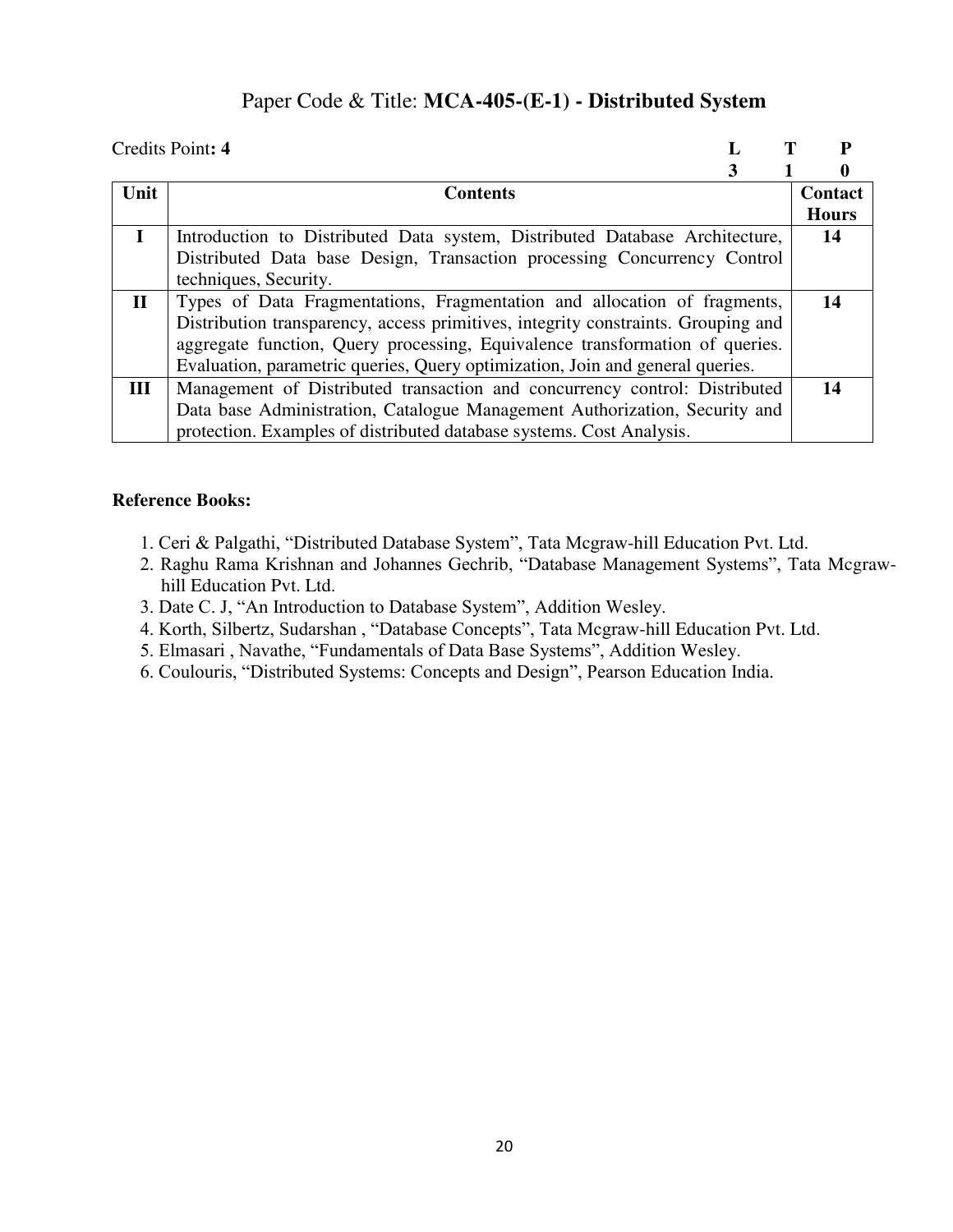## Paper Code & Title: **MCA-405-(E-1) – Compiler Design**

|              | Credits Point: 4<br>T<br>L                                                       | ${\bf P}$    |
|--------------|----------------------------------------------------------------------------------|--------------|
|              | 3<br>1                                                                           | $\bf{0}$     |
| Unit         | <b>Contents</b>                                                                  | Contact      |
|              |                                                                                  | <b>Hours</b> |
| $\mathbf I$  | Compiler Structure: Compilers and Translators, Various Phases of Compiler,       | 14           |
|              | Pass Structure of Compiler, Bootstrapping of Compiler Programming                |              |
|              | Languages: High level languages, The lexical and syntactic structure of a        |              |
|              | language, Data elements, Data Structure, Operations, Assignments, Program        |              |
|              | unit, Data Environments, Parameter Transmission.                                 |              |
|              | Lexical Analysis: The role of Lexical Analyzer, A simple approach to the design  |              |
|              | of Lexical Analyzer, Regular Expressions, Transition Diagrams, Finite state      |              |
|              | Machines, Implementation of Lexical Analyzer, Lexical Analyzer Generator:        |              |
|              | LEX, Capabilities of Lexical Analyzer                                            |              |
| $\mathbf{I}$ | The Syntactic Specification of Programming Languages: CFG, Derivation and        | 14           |
|              | Parse tree, Ambiguity, Capabilities of CFG.                                      |              |
|              | Basic Parsing Techniques: Top-Down parsers with backtracking, Recursive          |              |
|              | Descent Parsers, Predictive Parsers, Bottom-up Parsers, Shift-Reduce Parsing,    |              |
|              | Operator Precedence Parsers, LR parsers (SLR, Canonical LR, LALR) Syntax         |              |
|              | <b>Analyzer Generator: YACC</b>                                                  |              |
|              | Intermediate Code Generation: Different Intermediate forms: three address        |              |
|              | code, Quadruples & Triples. Syntax Directed translation mechanism and            |              |
|              | attributed definition. Translation of Declaration, Assignment, and Control flow, |              |
|              | Boolean expression, Array References in arithmetic expressions, procedure calls, |              |
|              | case statements, postfix translation.                                            |              |
| III          | Run Time Memory Management: Static and Dynamic storage allocation, stack         | 14           |
|              | based memory allocation schemes, Symbol Table management Error Detection         |              |
|              | and Recovery: Lexical phase errors, Syntactic phase errors, Semantic errors.     |              |
|              | Code Optimization and Code Generation: Local optimization, Loop                  |              |
|              | optimization, Peephole optimization, Basic blocks and Flow graphs, DAG, Data     |              |
|              | flow analyzer, Machine Model, Order of evaluation, Register allocation and       |              |
|              | code selection.                                                                  |              |

- 1. Alfred V Aho , Jeffrey D. Ullman, "Principles of Compiler Design", Narosa
- 2. A.V. Aho, R. Sethi and J.D Ullman, "Compiler: principle, Techniques and Tools", AW
- 3. H.C. Holub "Compiler Design in C", PHI Learning Private Limited, Delhi India.
- 4. Apple, "Modern Computer Implementation in C: Basic Design", Cambridge press.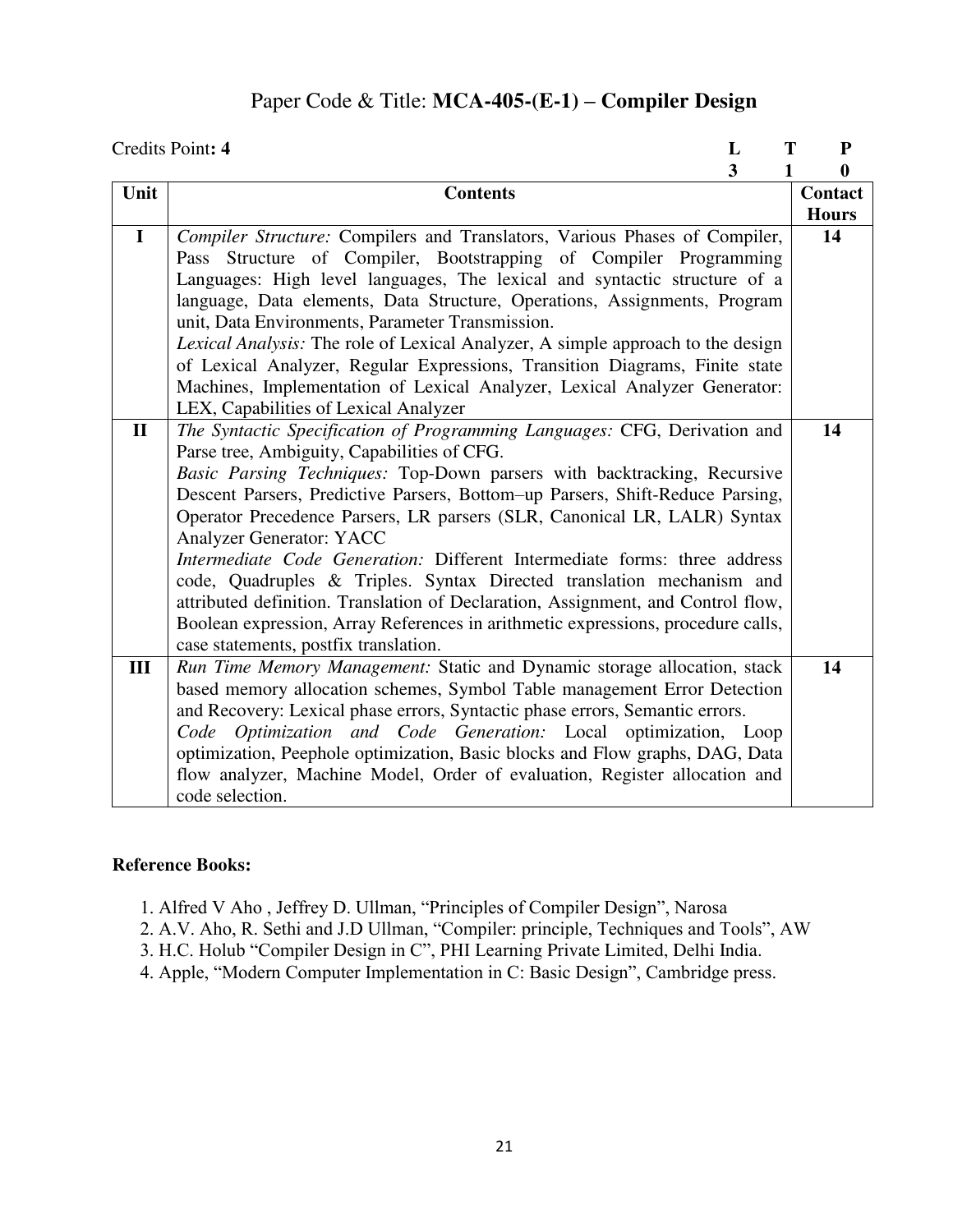# Paper Code & Title: **MCA-405-(E-1) –Management Information System**

|              | Credits Point: 4                                                                 | P            |
|--------------|----------------------------------------------------------------------------------|--------------|
|              | 3                                                                                |              |
| Unit         | <b>Contents</b>                                                                  | Contact      |
|              |                                                                                  | <b>Hours</b> |
| $\bf{I}$     | Foundation of Information Systems: Introduction to information system in         | 14           |
|              | business, fundamentals of information systems, solving business problems with    |              |
|              | information systems, Types of information systems, Effectiveness and efficiency  |              |
|              | criteria in information system.                                                  |              |
| $\mathbf{I}$ | An overview of Management Information Systems: Definition of a management        | 14           |
|              | information system, MIS versus Data processing, MIS & Decision Support           |              |
|              | Systems, Concept of an MIS, Structure of a Management information system.        |              |
|              | Concepts of planning & control: Concept of organizational planning, The          |              |
|              | Planning Process, Computational support for planning, Characteristics of control |              |
|              | process, the nature of control in an organization.                               |              |
| Ш            | Business applications of information technology: Internet & electronic           | 14           |
|              | commerce, Intranet, Extranet & Enterprise Solutions, Information System for      |              |
|              | Business Operations, Information System for Managerial Decision Support,         |              |
|              | Information System for Strategic Advantage.                                      |              |
|              | Managing Information Technology: Enterprise & global management, Security        |              |
|              | & Ethical challenges, Planning & Implementing changes, CRM, SCM.                 |              |

#### **Reference Books:**

- 1. O Brian, "Introduction to Information System", MCGRAW HILL.
- 2. Murdick, "Information System for Modern Management", PHI.
- 3. Jawadekar, "Management Information System", TMH.
- 4. Jain Sarika, "Information System", PPM.
- 5. Davis, "Information System", Palgrave Macmillan.

#### **Text Books:**

- 1. O Brian, "Management Information System", TMH
- 2. Gordon B. Davis & Margrethe H. Olson, "Management Information System", TMH.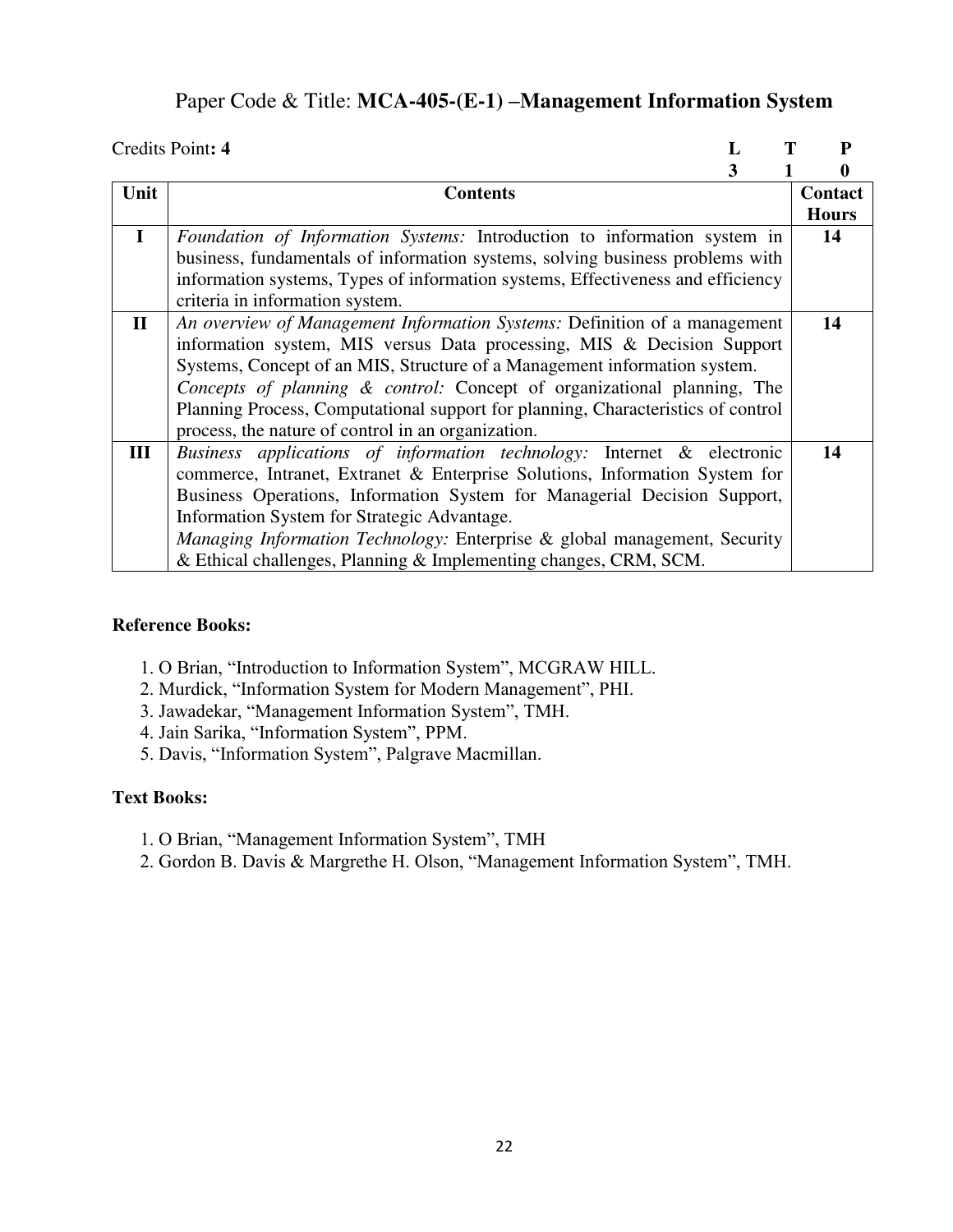# Paper Code & Title: **MCA-501-Cryptography & Network Security**

|              | Credits Point: 4<br>T<br>L                                                    | ${\bf P}$    |
|--------------|-------------------------------------------------------------------------------|--------------|
|              | $\overline{\mathbf{3}}$<br>1                                                  | $\bf{0}$     |
| Unit         | <b>Contents</b>                                                               | Contact      |
|              |                                                                               | <b>Hours</b> |
| $\mathbf I$  | Foundation of Cryptography and Security:-The OSI Security Architecture, A     | 14           |
|              | model for network Security , Symmetric cipher model Substitution techniques   |              |
|              | Mathematical Tools for Cryptography: Permutations, Modular Arithmetic,        |              |
|              | Euclid's Algorithm, Finite Fields, Polynomial Arithmetic. Design Principle of |              |
|              | Block ciphers: Theory of Block Cipher Design, Feistel ciphers. Cipher Network |              |
|              | Structures, DES and Triple DES, Strength Of DES, Modes of Operation (ECB,     |              |
|              | CBC, OFB, CFB)                                                                |              |
| $\mathbf{I}$ | Block Cipher Algorithms:-IDEA, CAST, Blowfish, Two fish, AES, Pseudo          | 14           |
|              | Random Numbers and stream ciphers: pseudo random sequences, Linear            |              |
|              | Congruencies Generators, Cryptographic Generators, Design of Stream Cipher,   |              |
|              | RC4, RC5. Public Key Cryptography:- Prime Numbers and Testing for             |              |
|              | Primality, Factoring Large Numbers, Discrete Logarithms Principles of public  |              |
|              | key Cryptosystems RSA, Key Management Diffie-Hellman, key exchange,           |              |
|              | Introduction of Elliptic curve arithmetic, Key Exchange Algorithms, Public -  |              |
|              | Key Cryptography Standards. Hashes and Message Digests: Message               |              |
|              | Authentication codes, MD5, SHA-RIPEMD, HMAC.                                  |              |
| III          | Digital Signatures, Certificates, and Standards:- Digital Signature Standard  | 14           |
|              | (DSS and DSA), Public key Infrastructure, Digital Certificates and Basics of  |              |
|              | PKCS Standards. Authentication: Kerberos V4 and V5, X.509 Authentication      |              |
|              | service. Electronic Mail Security: Pretty Good Privacy (PGP), S/MIME, X.400.  |              |
|              | IP and Web Security Protocols: IPSec and Virtual Private Networks, Secure     |              |
|              | Sockets and Transport Layer (SSL and TLS). System Security: Computer Virus,   |              |
|              | Firewall and Design Principles,:. Electronic Commerce Security: Electronic    |              |
|              | Payment Systems, Secure Electronic Transaction (SET), Protocols (CyberCash,   |              |
|              | iKey) Ecash (DigiCash), Smart Card Based Systems.                             |              |

- 1. Cryptography and Network Security, William Stalling, PHI.
- 2. Applied Cryptography: Protocols & Algorithms, Schneier & Bruce, MGH International.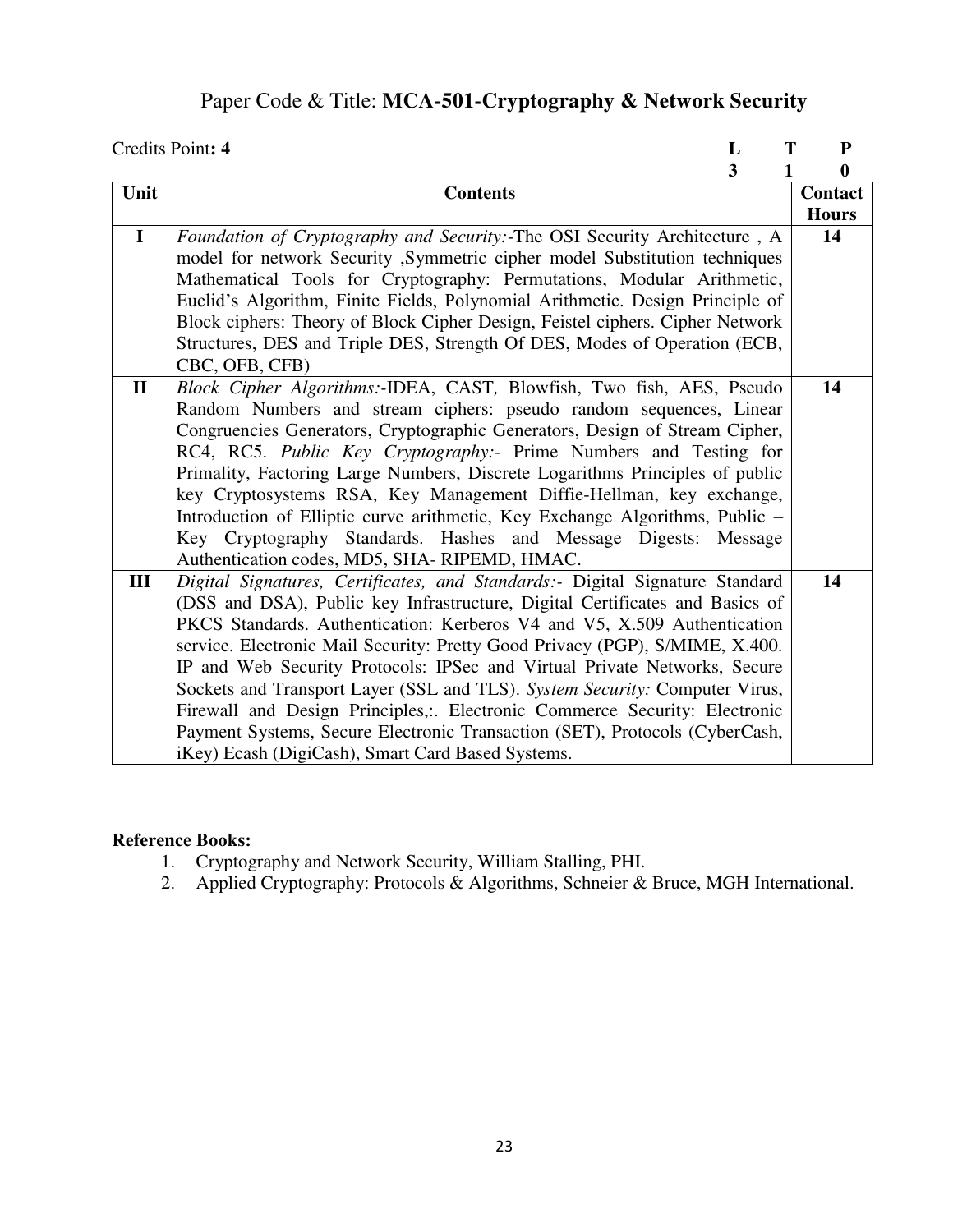### Paper Code & Title: **MCA-502- Fuzzy Logic & Neural Network**

|              | Credits Point: 4                                                                | P            |
|--------------|---------------------------------------------------------------------------------|--------------|
|              | 3                                                                               | 0            |
| Unit         | <b>Contents</b>                                                                 | Contact      |
|              |                                                                                 | <b>Hours</b> |
| $\mathbf I$  | Neural Networks Characteristics: History of Development in neural networks,     | 14           |
|              | Artificial neural net terminology, model of a neuron, Topology, Types of        |              |
|              | learning. Supervised, Unsupervised learning. Basic Learning laws, Hebb's rule,  |              |
|              | Delta rule, widrow and Hoff LMS learning rule, correlation learning rule instar |              |
|              | and ouster learning rules.                                                      |              |
| $\mathbf{I}$ | Unsupervised Learning: Competitive learning, K-means clustering algorithm,      | 14           |
|              | Kohonen's feature maps. Radial Basis function neural networks- recurrent        |              |
|              | networks, Real time recurrent and learning algorithm. Introduction to Counter   |              |
|              | propagation Networks- CMAC Network, ART networks, Application of NN             |              |
|              | in pattern recognition, optimization, Control, Speech and decision making.      |              |
| Ш            | Fuzzy Logic: Basic concepts of Fuzzy logic, Fuzzy vs Crisp set, Linguistic      | 14           |
|              | variables, membership functions, operations of Fuzzy sets, Fuzzy if-then rules, |              |
|              | inference techniques, defuzzification techniques, basic Fuzzy<br>Variables      |              |
|              | interference algorithm, application of fuzzy logic, Fuzzy system design         |              |
|              | implementation, useful tools supporting design.                                 |              |

- 1. Berkin Riza C and Trubatch, " Fuzzy System design principles- Building Fuzzy IF-THEN rule bases", IEEE Press.
- 2. Yegna Narayanan, "Artificial Neural Networks". 8th Printing. PHI(2003).
- 3. Patterson Dan W, "Introduction to artificial Intelligence and Expert systems", 3rd Ed., PHI.
- 4. Simon Haykin, "Neural Networks" Pearson Education.
- 5. Yen and Langari, "Fuzzy Logic: Intelligence, Control and Information", Pearson Educati
- 6. Jacek M Zaurada, "Introduction to artificial neural Networks Jaico Publishing Home, Fouth Impression.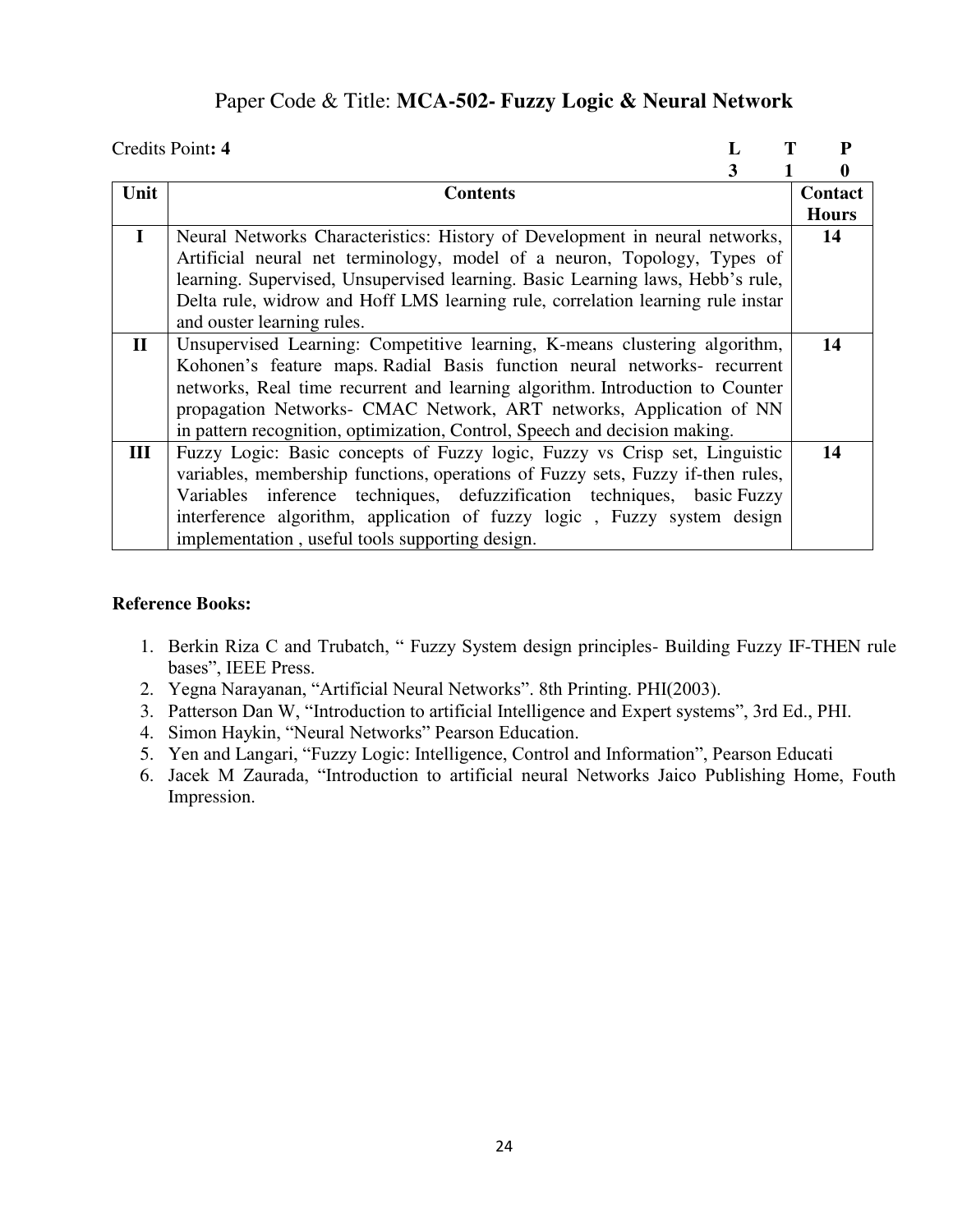## Paper Code & Title: **MCA-503-Web Technology**

|              | Credits Point: 4                                                                      | P                |
|--------------|---------------------------------------------------------------------------------------|------------------|
|              | 3                                                                                     | $\boldsymbol{0}$ |
| Unit         | <b>Contents</b>                                                                       | Contact          |
|              |                                                                                       | <b>Hours</b>     |
| $\mathbf I$  | <i>Introduction:</i> Introduction to web, protocols governing the web, web            | 14               |
|              | development strategies, Web applications, web project, web team. Web Page             |                  |
|              | Designing: HTML: list, table, images, frames, forms, CSS; XML: DTD, XML               |                  |
|              | schemes, presenting and using XML                                                     |                  |
| $\mathbf{I}$ | Scripting: Java script: Introduction, documents, forms, statements, functions,        | 14               |
|              | objects; event and event handling; introduction to AJAX, VB Script.                   |                  |
|              | PHP (Hypertext Preprocessor): Introduction, syntax, variables,<br>strings,            |                  |
|              | operators, if-else, loop, switch, array, function, form , mail, file upload, session, |                  |
|              | error, exception, filter, PHP-ODBC.                                                   |                  |
| III          | Server Site Programming: Introduction to active server pages (ASP), ASP.NET,          | 14               |
|              | java server pages (JSP), JSP application design, tomcat server, JSP objects,          |                  |
|              | declaring variables, and methods, debugging, sharing data between JSP pages,          |                  |
|              | Session, Application: data base action, development of java beans in JSP,             |                  |
|              | introduction to COM/DCOM.                                                             |                  |

- 1. Xavier, C, " Web Technology and Design" , New Age International.
- 2. Ivan Bayross," HTML, DHTML, Java Script, Perl & CGI", BPB Publication.
- 3. Ramesh Bangia, "Internet and Web Design" , New Age International
- 4. Bhave, "Programming with Java", Pearson Education
- 5. Ullman, "PHP for the Web: Visual Quick Start Guide", Pearson Education
- 6. Deitel, "Java for programmers", Pearson Education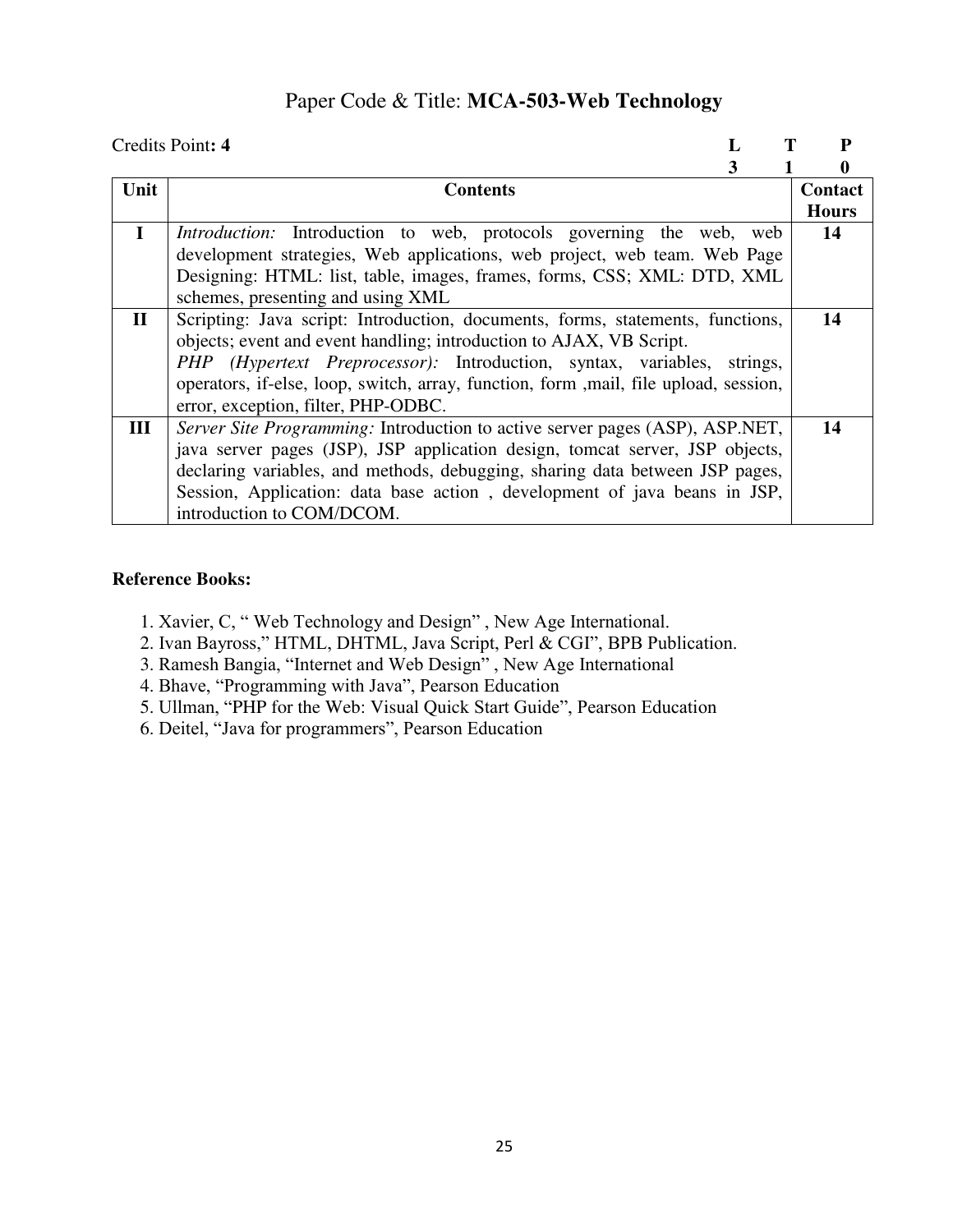## Paper Code & Title: **MCA-504- Client Server Computing**

|              | Credits Point: 4<br>L                                                                                                                                           | T      | ${\bf P}$    |
|--------------|-----------------------------------------------------------------------------------------------------------------------------------------------------------------|--------|--------------|
|              | $\overline{\mathbf{3}}$                                                                                                                                         |        | 0            |
| Unit         | <b>Contents</b>                                                                                                                                                 |        | Contact      |
|              |                                                                                                                                                                 |        | <b>Hours</b> |
| $\mathbf I$  | Client/Server Computing: DBMS concept and architecture, Single system                                                                                           |        | 14           |
|              | image, Client Server architecture, mainframe-centric client server computing,                                                                                   |        |              |
|              | downsizing and client server computing, preserving mainframe applications                                                                                       |        |              |
|              | investment through porting, client server development tools, advantages of client                                                                               |        |              |
|              | server computing.                                                                                                                                               |        |              |
|              | Components of Client/Server application: The client: services, request for                                                                                      |        |              |
|              | services, RPC, windows services, fax, print services, remote boot services, other                                                                               |        |              |
|              | remote services.                                                                                                                                                |        |              |
| $\mathbf{I}$ | Utility Services & Other Services, Dynamic Data Exchange (DDE), Object                                                                                          |        | 14           |
|              | Linking and Embedding (OLE), Common Object Request Broker Architecture                                                                                          |        |              |
|              | (CORBA). The server: Detailed server functionality, the network operating                                                                                       |        |              |
|              | system, available platforms, the network operating system, available platform,                                                                                  |        |              |
|              | the server operating system.                                                                                                                                    |        |              |
|              | Client/Server Network: connectivity, communication interface technology,                                                                                        |        |              |
|              | Interposes communication, wide area network technologies, network topologies                                                                                    |        |              |
|              | (Token Ring, Ethernet, FDDI, CDDI) network management, Client-server                                                                                            |        |              |
|              | system development: Software, Client-Server System Hardware: Network                                                                                            |        |              |
|              | Acquisition, PC-level processing unit, Macintosh, notebooks, pen, UNIX                                                                                          |        |              |
|              | workstation, x-terminals, server hardware.                                                                                                                      |        |              |
| III          | Data Storage: magnetic disk, magnetic tape, CD-ROM, WORM, Optical disk,                                                                                         |        | 14           |
|              | mirrored disk, fault tolerance, RAID, RAID-Disk network interface cards.                                                                                        |        |              |
|              | Network protection devices, Power Protection Devices, UPS, Surge protectors.                                                                                    |        |              |
|              | Systems Development:<br>Server<br>Services<br>Client<br>and<br>Support,                                                                                         | system |              |
|              | administration, Availability, Reliability, Serviceability, Software Distribution,                                                                               |        |              |
|              | Performance, Network management, Help Disk, Remote Systems Management                                                                                           |        |              |
|              | Security, LAN and Network Management issues.                                                                                                                    |        |              |
|              | Client/Server System Development: Training, Training advantages of GUI                                                                                          |        |              |
|              | Application, System Administrator Training, Database Administrator Training,<br>End-user training. The future of client server Computing Enabling Technologies, |        |              |
|              | The transformational system.                                                                                                                                    |        |              |
|              |                                                                                                                                                                 |        |              |

- 1. Patrick Smith & Steave Guengerich, "Client / Server Computing", PHI Learning Private Limited, Delhi India.
- 2. Dawna Travis Dewire, "Client/Server Computing", Tata McGraw-Hill Education Pvt. Ltd.
- 3. Majumdar & Bhattacharya, "Database management System", Tata Mcgraw-hill Education Pvt. Ltd.
- 4. Korth, Silberchatz, Sudarshan, "Database Concepts", Tata Mcgraw-hill Education Pvt. Ltd.
- 5. Elmasri, Navathe, S.B, "Fundamentals of Data Base System", Addison Wesle.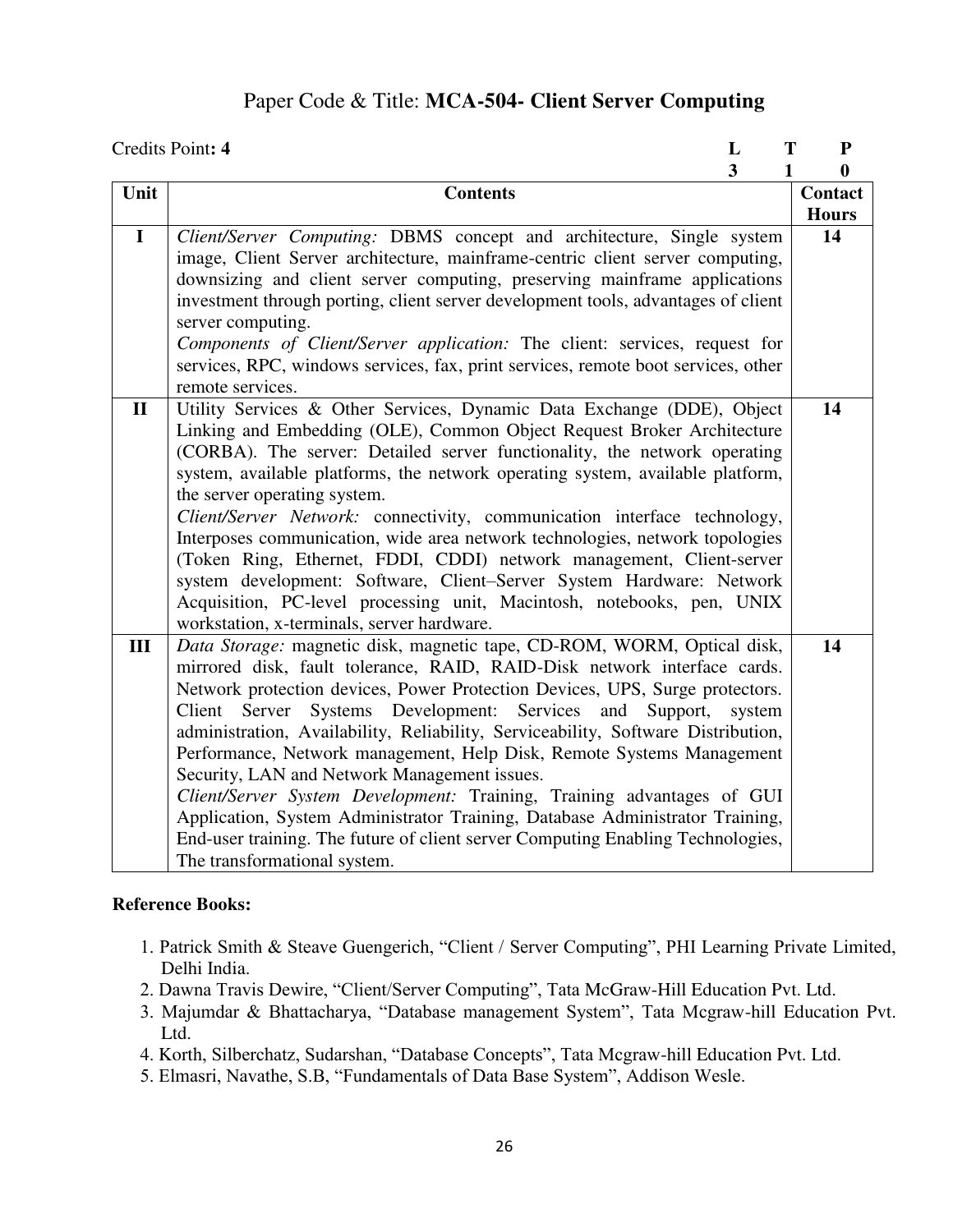## Paper Code & Title: **MCA-505(E-2)-Modeling & Simulation**

|              | Credits Point: 4<br>L<br>Т                                                        | ${\bf P}$    |
|--------------|-----------------------------------------------------------------------------------|--------------|
|              | 3                                                                                 | $\bf{0}$     |
| Unit         | <b>Contents</b>                                                                   | Contact      |
|              |                                                                                   | <b>Hours</b> |
| $\mathbf{I}$ | Systems: Models types, principles used in modeling, system studies, interacting   | 14           |
|              | subsystems and example, simulation definition, examples, steps in computer        |              |
|              | simulation, advantages and disadvantages of Simulation, simulation study,         |              |
|              | classification of simulation languages.                                           |              |
|              | System Simulation: Techniques of simulation, Monte Carlo method, comparison       |              |
|              | of simulation and analytical methods, numerical computing techniques for          |              |
|              | continuous and discrete models, distributed leg models, cobweb models.            |              |
| $\mathbf{I}$ | Continuous system simulation: Continuous system models, differential equation,    | 14           |
|              | analog computer analog methods, digital analog simulators, CSSLS, CSMPIII         |              |
|              | language. System Dynamics: Historical background, exponential, Growth and         |              |
|              | decay models, modified exponential growth models, logistic curves and             |              |
|              | generalization of growth models, system dynamics diagrams, dynamo language.       |              |
|              | Probability concepts in simulation: Stochastic variables, discrete and continuous |              |
|              | probability function, Continuous uniform distributed and computer generation of   |              |
|              | random numbers, uniform random number generator, non uniform continuously         |              |
|              | distributed random numbers, rejection method.                                     |              |
| III          | Discrete system simulation: Discrete events, representation of time, generation   | 14           |
|              | of arrival patterns, simulation of telephone system, delayed calls, simulation    |              |
|              | programming tasks, gathering statistics, discrete simulation languages. Object    |              |
|              | Oriented approach in simulation, simulation in C++, Introduction to GPSS,         |              |
|              | general description, action times, choice of paths, simulation of a manufacturing |              |
|              | shop, facilities and storage, program control statements, priorities and          |              |
|              | parameters, numerical attributes, functions, simulation of a supermarket transfer |              |
|              | models, GPSS model applied to any application, simulation programming             |              |
|              | techniques like entry types.                                                      |              |

- 1. G.Gordan "System Simulation" , 2nd Ed, 2002 PHI.
- 2. T.A. Payer "Introduction to Simulation", McGraw Hill.
- 3. W.A. Spriet "Computer Oriented Modeling and Simulation".
- 4. Narsingh Deo "System Simulation with Digital Computers", PHI.
- 5. V. Rajaraman "Analog Simulation", PHI
- 6. Law & Kelton "Simulation Modelling and Analysis" 3rd Ed., 2000, McGraw Hill.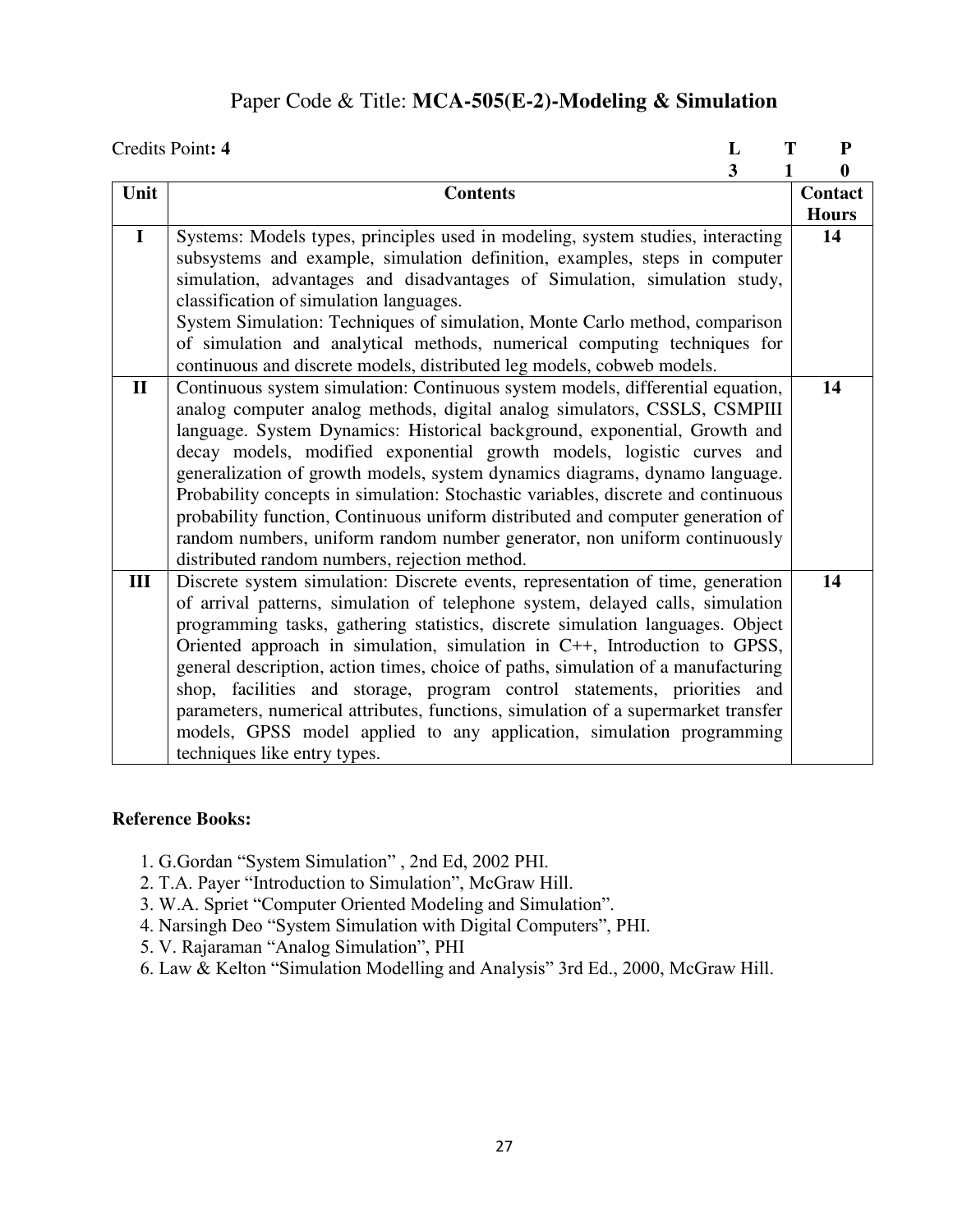## Paper Code & Title: **MCA-505(E-2)-Cloud Computing and Service Oriented Architecture**

| Credits Point: 4                                                                                                                        | L                       | ${\bf P}$<br>T |
|-----------------------------------------------------------------------------------------------------------------------------------------|-------------------------|----------------|
|                                                                                                                                         | $\overline{\mathbf{3}}$ | 0<br>1         |
| Unit<br><b>Contents</b>                                                                                                                 |                         | <b>Contact</b> |
|                                                                                                                                         |                         | <b>Hours</b>   |
| Historical<br>Vision<br>of<br>Cloud<br>$\mathbf I$<br>Introduction:<br>development,                                                     | Computing,              | 14             |
| Characteristics of cloud computing as per NIST, Cloud computing reference                                                               |                         |                |
| model ,Cloud computing environments, Cloud services requirements, Cloud and                                                             |                         |                |
| dynamic infrastructure, Cloud Adoption and rudiments .Overview of cloud                                                                 |                         |                |
| applications: ECG Analysis in the cloud, Protein structure prediction, Gene                                                             |                         |                |
| Expression Data Analysis ,Satellite Image Processing ,CRM and ERP ,Social                                                               |                         |                |
| networking.                                                                                                                             |                         |                |
| Cloud Computing Architecture: Cloud Reference Model, Types of Clouds,                                                                   |                         |                |
| Cloud Interoperability & Standards, Scalability and Fault Tolerance, Cloud                                                              |                         |                |
| Solutions: Cloud Ecosystem, Cloud Business Process Management, And Cloud                                                                |                         |                |
| Service Management. Cloud Offerings: Cloud Analytics, Testing Under Control,                                                            |                         |                |
| Virtual Desktop Infrastructure.                                                                                                         |                         |                |
| Cloud Management & Virtualization Technology: Resiliency, Provisioning,<br>$\mathbf{I}$                                                 |                         | 14             |
| Asset management, Concepts of Map reduce, Cloud Governance, High                                                                        |                         |                |
| Availability and Disaster Recovery.                                                                                                     |                         |                |
| Virtualization: Fundamental concepts of compute , storage, networking, desktop                                                          |                         |                |
| and application virtualization .Virtualization benefits, server virtualization,                                                         |                         |                |
| Block and file level storage virtualization Hypervisor management software,                                                             |                         |                |
| Infrastructure Requirements, Virtual LAN(VLAN) and Virtual SAN(VSAN)                                                                    |                         |                |
| and their benefits.                                                                                                                     |                         |                |
| Cloud Security: Cloud Information security fundamentals, Cloud security<br>III                                                          |                         | 14             |
| services, Design principles, Secure Cloud Software Requirements, Policy                                                                 |                         |                |
| Implementation, Cloud Computing Security Challenges, Virtualization security                                                            |                         |                |
| Management, Cloud Computing Security Architecture. Market Based                                                                         |                         |                |
| Management of Clouds, Federated Clouds/Inter Cloud: Characterization &                                                                  |                         |                |
| Definition Cloud Federation Stack, Third Party Cloud Services.<br>Case study: Google App Engine, Microsoft Azure, Hadoop, Amazon, Aneka |                         |                |
| <b>List of Experiments:</b>                                                                                                             |                         |                |
| 1. Installation and configuration of Hadoop/Euceliptus etc.                                                                             |                         |                |
| 2. Service deployment & Usage over cloud.                                                                                               |                         |                |
| 3. Management of cloud resources.                                                                                                       |                         |                |
| 4. Using existing cloud characteristics & Service models.                                                                               |                         |                |
| 5. Cloud Security Management.                                                                                                           |                         |                |
| 6. Performance evaluation of services over cloud. Grading System 2013 - 14                                                              |                         |                |

- 1. Buyya, Selvi ,"Mastering Cloud Computing", TMH Publications.
- 2. Kumar Saurabh, "Cloud Computing", Wiley Pub
- 3. Krutz , Vines, "Cloud Security " , Wiley Pub
- 4. Velte, "Cloud Computing- A Practical Approach", TMH Publications.
- 5. Sosinsky, "Cloud Computing" , Wiley Pub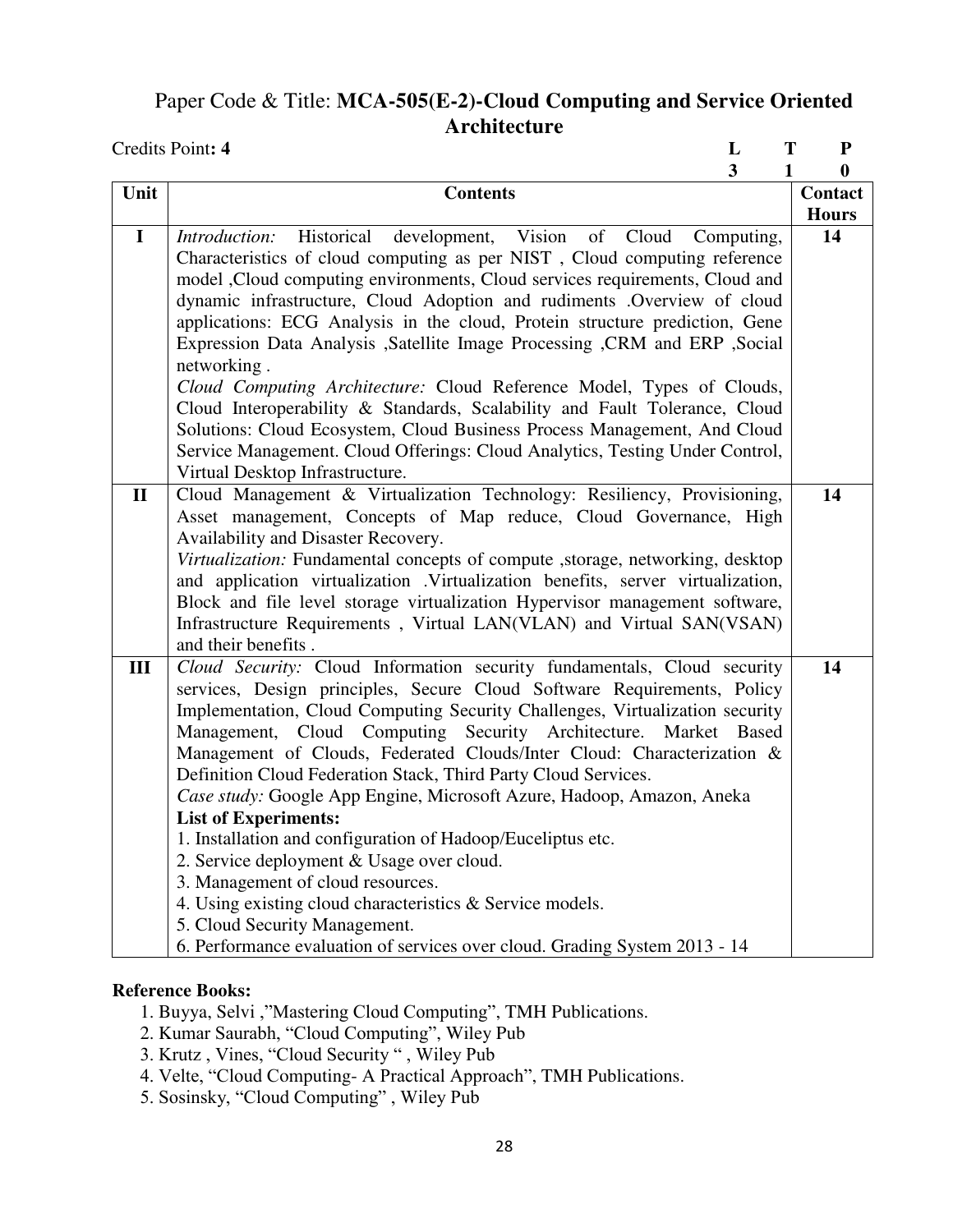## Paper Code & Title: **MCA-505(E-2)-Mobile Computing**

|              | Credits Point: 4                                                                 | P            |
|--------------|----------------------------------------------------------------------------------|--------------|
|              | 3                                                                                | 0            |
| Unit         | <b>Contents</b>                                                                  | Contact      |
|              |                                                                                  | <b>Hours</b> |
| $\mathbf{I}$ | Introduction, issues in mobile computing, overview of wireless telephony:        | 14           |
|              | cellular concept, GSM: air-interface, channel structure, location management:    |              |
|              | HLR-VLR, hierarchical, handoffs, channel allocation in cellular systems,         |              |
|              | CDMA, GPRS.                                                                      |              |
| $\mathbf{I}$ | Wireless Networking, Wireless LAN Overview: MAC issues, IEEE 802.11,             | 14           |
|              | Blue Tooth, Wireless multiple access protocols, TCP over wireless, Wireless      |              |
|              | applications, data broadcasting, Mobile IP, WAP: Architecture, protocol stack,   |              |
|              | application environment, applications. Data management issues, data replication  |              |
|              | for mobile computers, adaptive clustering for mobile wireless networks, file     |              |
|              | system, disconnected operations.                                                 |              |
| III          | Mobile Agents computing, security and fault tolerance, transaction processing in | 14           |
|              | mobile computing environment. Adhoc networks, localization, MAC issues,          |              |
|              | Routing protocols, global state routing (GSR), Destination sequenced distance    |              |
|              | vector routing (DSDV), Dynamic source routing (DSR), Ad Hoc on demand            |              |
|              | distance vector routing (AODV), Temporary ordered routing algorithm (TORA),      |              |
|              | QoS in Ad Hoc Networks, applications.                                            |              |

- 1. J. Schiller, "Mobile Communications", Addison Wesley.
- 2. Charles Perkins, "Mobile IP", Addison Wesley.
- 3. Charles Perkins, "Ad hoc Networks", Addison Wesley.
- 4. Upadhyaya, "Mobile Computing", Springer New York.